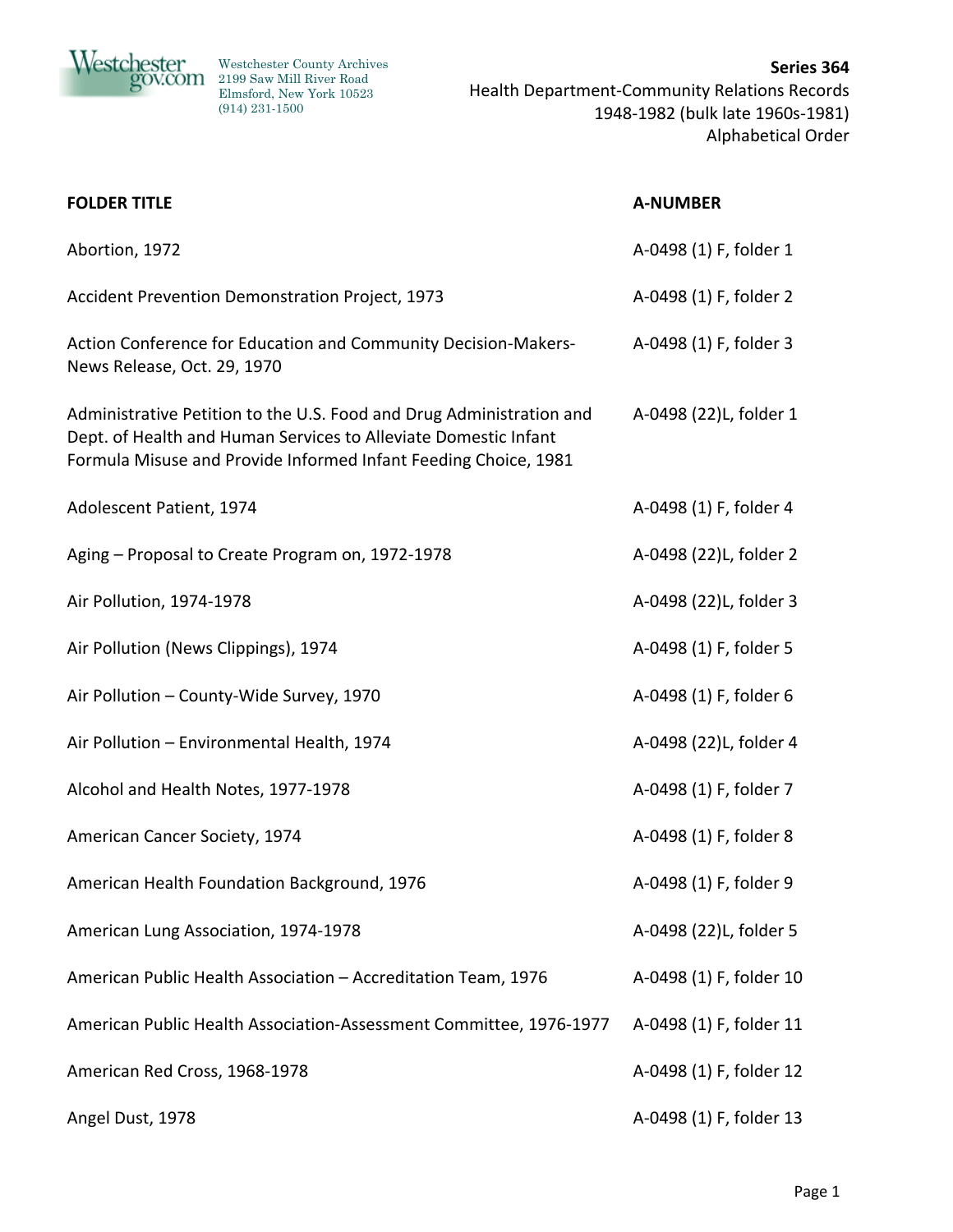

| <b>FOLDER TITLE</b>                                             | <b>A-NUMBER</b>             |
|-----------------------------------------------------------------|-----------------------------|
| Annual Report, 1976-1977, 1979 (3 folders)                      | A-0498 (1) F, folders 14-16 |
| Anti-Smoking Issues, 1979-1980                                  | A-0498 (1) F, folder 17     |
| Arthritis - Conference, 1974-1977                               | A-0498 (1) F, folder 18     |
| Association for Voluntary Sterilization - Newsletter, July 1977 | A-0498 (1) F, folder 19     |
| Auto Emissions, 1979-1980                                       | A-0498 (22)L, folder 6      |
| B.O.C.E.S. (Board of Cooperative Education Services), 1974      | A-0498 (2)F, folder 3       |
| Beaches - Environmental Health, 1976                            | A-0498 (2)F, folder 1       |
| Bicycles, 1972-1973                                             | A-0498 (2)F, folder 2       |
| Board of Health - 50 <sup>th</sup> Anniversary, 1980            | A-0498 (2)F, folder 4       |
| Books - SAGA Publications - New Books, 1981                     | A-0498 (2)F, folder 5       |
| Breast Cancer, 1975                                             | A-0498 (2)F, folder 7       |
| Breast Cancer (News Clippings), 1974                            | A-0498 (2)F, folder 6       |
| Breast Cancer Symposium - N.Y. Medical College, 1973            | A-0498 (2)F, folder 8       |
| Breast Examination Day (News Clippings), 1975                   | A-0498 (2)F, folder 9       |
| Budget, 1969-1970, 1972-1974, 1977 (6 folders)                  | A-0498 (2)F, folders 10-15  |
| Budget and Background, 1975                                     | A-0498 (3)F, folder 1       |
| Budget - Books and Periodicals, 1976                            | A-0498 (3)F, folder 2       |
| Burke Rehabilitation Center, 1971-1977                          | A-0498 (3)F, folder 3       |
| Burn Center, 1973-1975                                          | A-0498 (22)L, folder 7      |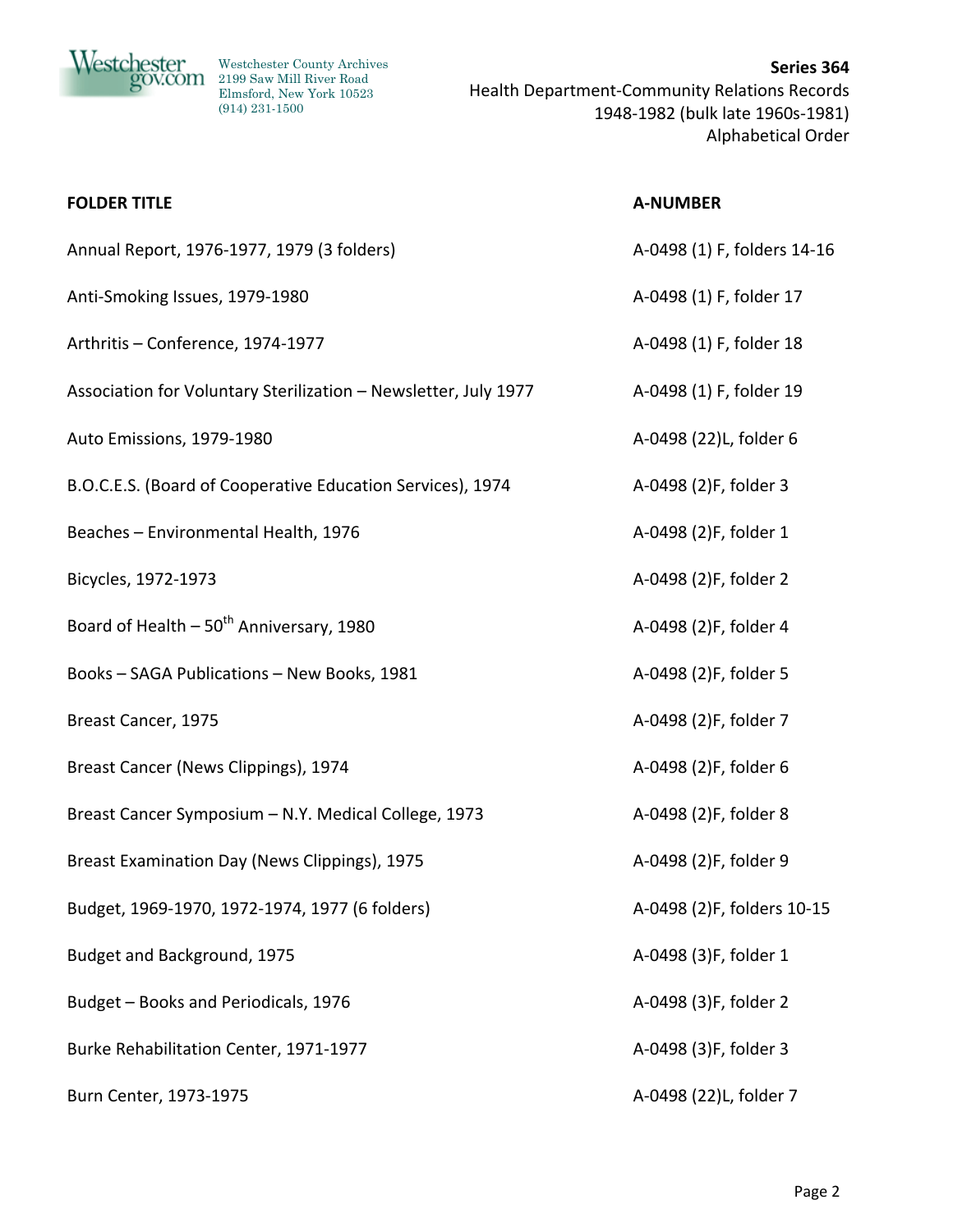

| <b>FOLDER TITLE</b>                                                                           | <b>A-NUMBER</b>        |
|-----------------------------------------------------------------------------------------------|------------------------|
| Burns (News Clippings), 1974                                                                  | A-0498 (3)F, folder 4  |
| C.E.T.A., 1977                                                                                | A-0498 (23)L, folder 1 |
| C.E.T.A. Applicants, 1977                                                                     | A-0498 (3)F, folder 10 |
| C.E.T.A. Positions, 1977                                                                      | A-0498 (3)F, folder 12 |
| C.E.T.A. - Project Proposals, 1978, 1979, 1980                                                | A-0498 (3)F, folder 13 |
| C.E.T.A. Project #4132, 1980                                                                  | A-0498 (23)L, folder 2 |
| C.E.T.A. - Background, etc., 1981                                                             | A-0498 (3)F, folder 11 |
| Cancer - Federal Grant, 1973                                                                  | A-0498 (3)F, folder 6  |
| Cancer Screening Project, 1981                                                                | A-0498 (3)F, folder 5  |
| Cardiac Rehabilitation, 1976                                                                  | A-0498 (3)F, folder 7  |
| Center for Medical Consumers and Health Care Info. - NYC - Health<br>Facts, 1977              | A-0498 (3)F, folder 8  |
| Cervical Cancer, 1977-1978                                                                    | A-0498 (3)F, folder 9  |
| Cervical Cancer Program, 1981                                                                 | A-0498 (22)L, folder 8 |
| Child Abuse, 1972-1980                                                                        | A-0498 (23)L, folder 3 |
| Child Health Assurance Program (CHAP) - News Releases, 1974-1976                              | A-0498 (3)F, folder 14 |
| Child Health Assurance Program (CHAP) - Background, Training<br>Coordination, Follow-up, 1979 | A-0498 (3)F, folder 16 |
| Child Health Assurance Program (CHAP) - Proposal, 1979                                        | A-0498 (3)F, folder 15 |
| Child Health Assurance Program (CHAP) - Training Component, 1979                              | A-0498 (4)F, folder 1  |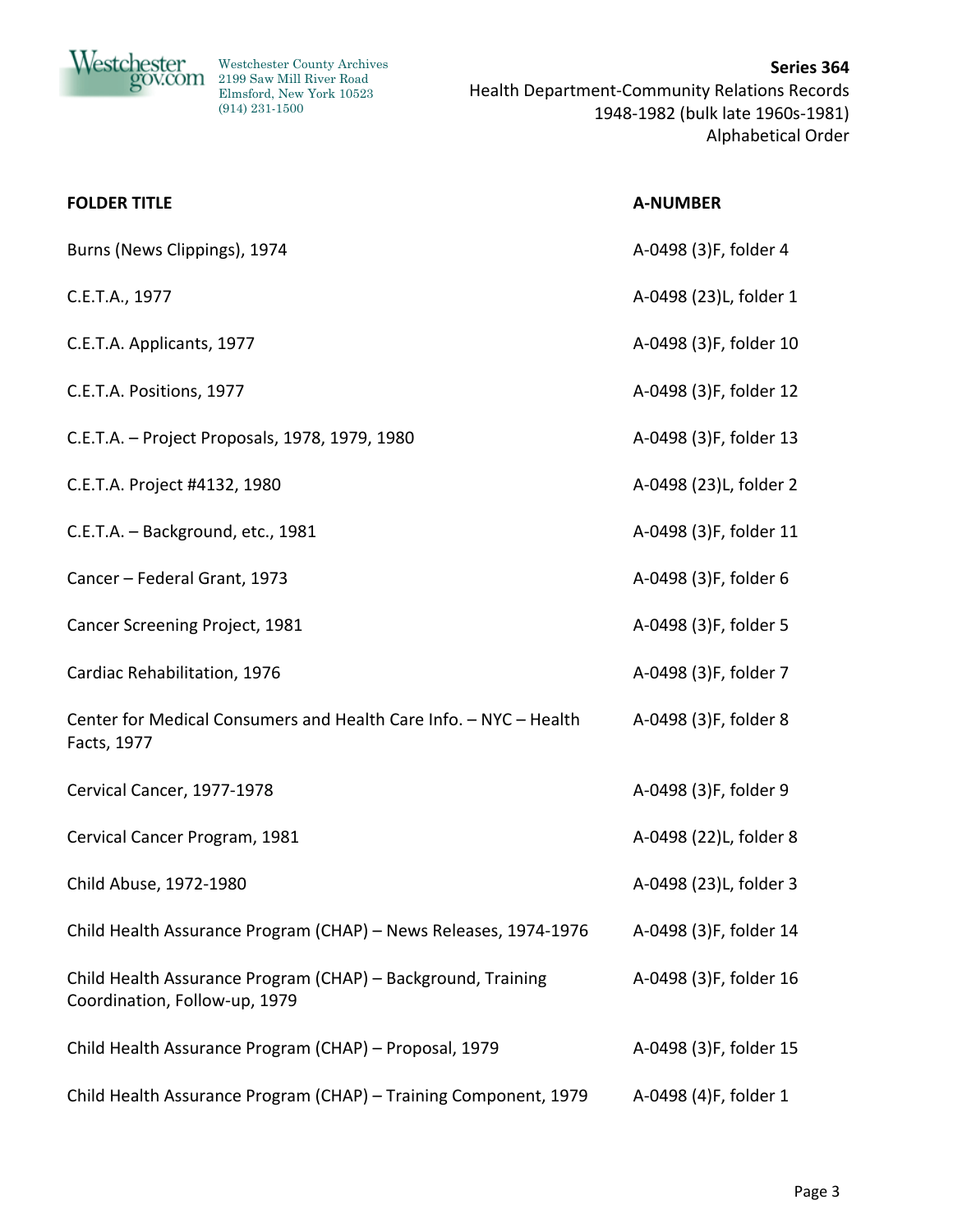

| <b>FOLDER TITLE</b>                                                                       | <b>A-NUMBER</b>        |
|-------------------------------------------------------------------------------------------|------------------------|
| Child Health Assurance Program (CHAP), 1979-1982                                          | A-0498 (23)L, folder 4 |
| Child Health Services - Clinic Schedules, 1981-1982                                       | A-0498 (4)F, folder 2  |
| Childbirth, Baby Care, ca. 1970                                                           | A-0498 (4)F, folder 3  |
| Children, Diseases Pertaining to, 1974                                                    | A-0498 (4)F, folder 4  |
| Chronic Diseases - Hospital-Related Services and Agency, 1952-1960                        | A-0498 (23)L, folder 5 |
| Civil Defense Program, 1966                                                               | A-0498 (4)F, folder 5  |
| Classes for Expectant Parents, 1981                                                       | A-0498 (4)F, folder 6  |
| Clean Indoor Air Amendment - Article 20, 1979                                             | A-0498 (23)L, folder 6 |
| Cleaner Air Week, 1967                                                                    | A-0498 (4)F, folder 7  |
| Clinics Information, 1980                                                                 | A-0498 (4)F, folder 8  |
| Coalition Advisory Committee: Health Education, 1976                                      | A-0498 (4)F, folder 9  |
| Coalition on Critical Health Issues of New York State, 1979                               | A-0498 (4)F, folder 10 |
| Coalition Subcommittee - Health and Welfare Coalition of Westchester<br>County, 1968-1969 | A-0498 (4)F, folder 11 |
| Colo-Rectal Cancer Screening, 1980                                                        | A-0498 (4)F, folder 12 |
| Community Health Education - Needs, 1978                                                  | A-0498 (4)F, folder 14 |
| Community Health Education & Information - State Aid Program,<br>1975-1978                | A-0498 (4)F, folder 15 |
| Community Health, Education and Information, 1970-1971                                    | A-0498 (4)F, folder 13 |
| Community Leadership Program - Marymount College, n.d.                                    | A-0498 (4)F, folder 16 |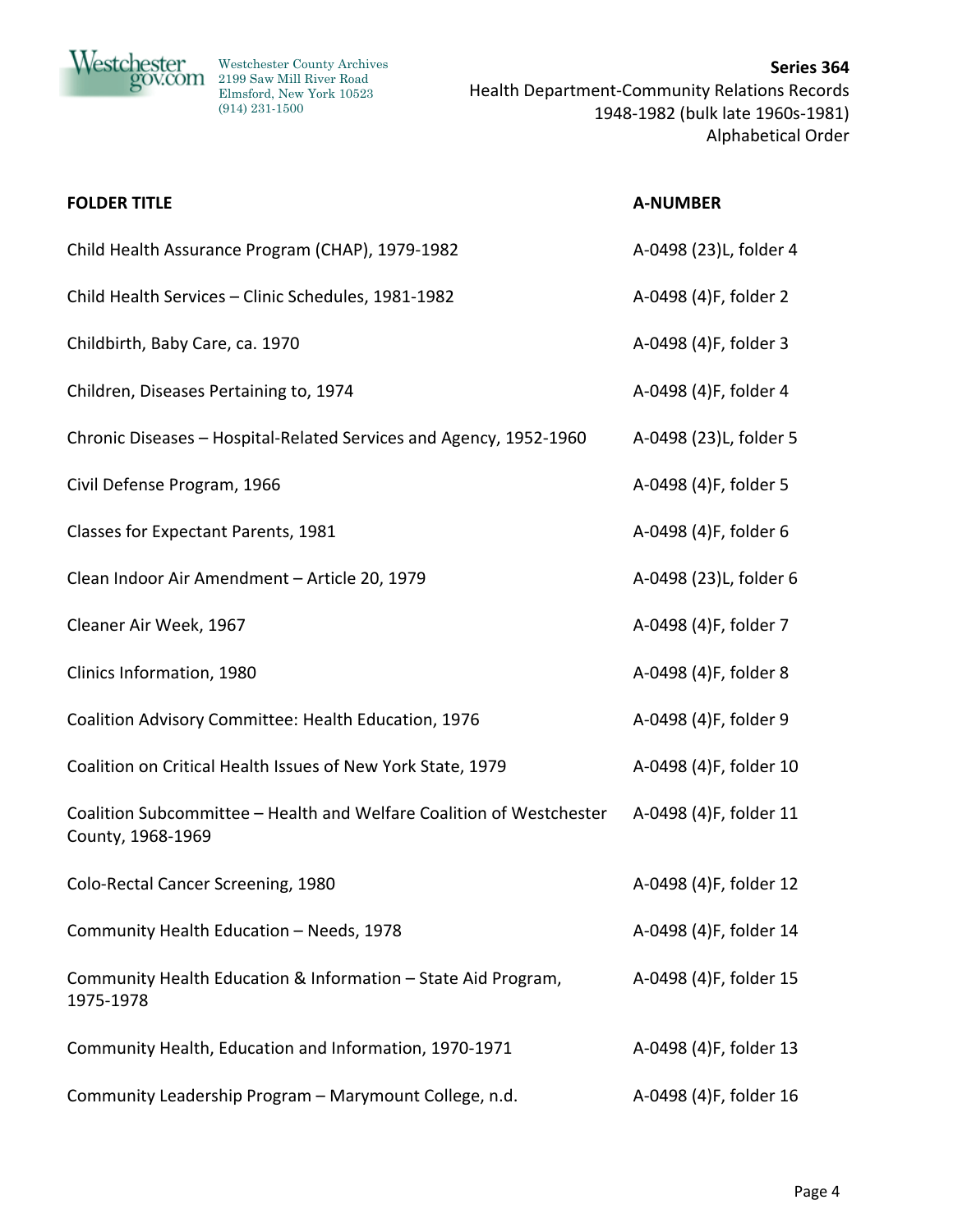

20V.COM 2199 Saw Mill River Road Elmsford, New York 10523 (914) 231-1500

| <b>FOLDER TITLE</b>                                                                                  | <b>A-NUMBER</b>          |
|------------------------------------------------------------------------------------------------------|--------------------------|
| <b>Community Nutrition Services, 1975</b>                                                            | A-0498 (4)F, folder 17   |
| Community Relations - Ossining, 1971                                                                 | A-0498 (4)F, folder 18   |
| Community TV - MRC (News Clippings), 1972                                                            | A-0498 (4)F, folder 19   |
| Consumer & Home Safety Program, New York State, 1975                                                 | A-0498 (23)L, folder 7   |
| Consumer News - New York State Consumer Protection Board,<br>1974-1975                               | A-0498 (4)F, folder 20   |
| Consumer Product Safety - News Releases, 1978                                                        | A-0498 (4)F, folder 22   |
| <b>Consumer Product Safety Commission, 1973</b>                                                      | A-0498 (4)F, folder 21   |
| Consumer Residents Department Services, 1974-1978                                                    | A-0498 (4)F, folder 23   |
| Consumer Response Sources, 1978                                                                      | A-0498 (5)F, folder 1    |
| Consumers Union, ca. 1971                                                                            | A-0498 (5)F, folder 2    |
| Controversial Topics - Community Relations - General, 1970-1971                                      | A-0498 (5)F, folder 3    |
| Cooley's Anemia Blood and Research Foundation for Children, Inc.,<br>1973-1977                       | A-0498 (5)F, folder 4    |
| Cooperative Extension - New York State, 1974-1980                                                    | A-0498 (5)F, folder 5    |
| Coordinated Human Services of Westchester, Inc., 1972, 1977                                          | A-0498 (5)F, folder 6    |
| Correspondence - Jan.-June 1978, 1979 (2 folders)                                                    | A-0498 (5)F, folders 7-8 |
| Correspondence - Subcommittee #3 - Task Force New York State Public<br>Health Association, 1975-1976 | A-0498 (5)F, folder 9    |
| County - Expectant Mother, 1977-1979                                                                 | A-0498 (23)L, folder 8   |
| County Council, 1969-1971                                                                            | A-0498 (5)F, folder 10   |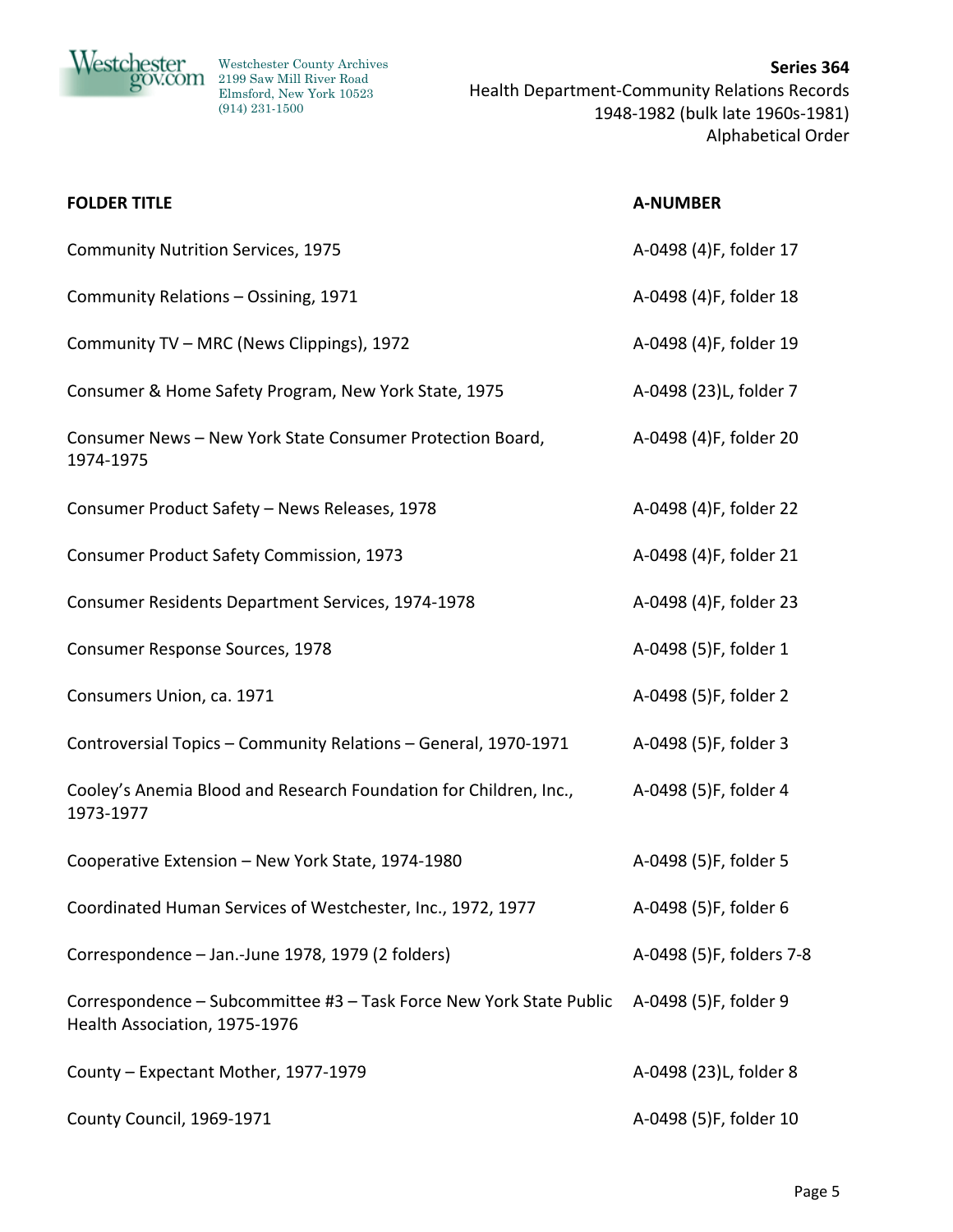

| <b>FOLDER TITLE</b>                                                                                     | <b>A-NUMBER</b>         |
|---------------------------------------------------------------------------------------------------------|-------------------------|
| County Manpower Report - National Association of Counties,<br>June 1973                                 | A-0498 (5)F, folder 11  |
| Crib Deaths, 1974                                                                                       | A-0498 (5)F, folder 12  |
| D.E.S. (Diethylstilbestrol) - Booklets, Newspaper Articles, etc., 1978                                  | A-0498 (6)F, folder 9   |
| D.E.S. Action, ca. 1979                                                                                 | A-0498 (6)F, folder 8   |
| D.E.S.-Diethylstilbestrol, 1979                                                                         | A-0498 (6)F, folder 7   |
| Data Control Sheets - EDP, 1981                                                                         | A-0498 (23)L, folder 9  |
| Data Process System - Health Education, 1978                                                            | A-0498 (5)F, folder 13  |
| Data Processing - Program Indicators - Draft, 1976                                                      | A-0498 (5)F, folder 14  |
| Day Care Centers - Rules and Regulations - New York State Board of<br>Social Welfare, 1969              | A-0498 (5)F, folder 17  |
| Day Care Centers, 1969-1970                                                                             | A-0498 (5)F, folder 16  |
| Day Care Program, 1965-1969                                                                             | A-0498 (5)F, folder 15  |
| DeKalb Project [including survey of use of residential facilities in Carhart<br>Community Center], 1970 | A-0498 (5)F, folder 18  |
| Dental - Background, etc., 1975                                                                         | A-0498 (5)F, folder 19  |
| Dental - Fluoridation, 1969-1970                                                                        | A-0498 (5)F, folder 20  |
| Dental Health, 1954-1974                                                                                | A-0498 (5)F, folder 21  |
| Dental Mobile Van, 1977                                                                                 | A-0498 (6)F, folder 1   |
| Dental Mobile Van, 1978                                                                                 | A-0498 (23)L, folder 10 |
| Dental Van - Follow-up Forms, 1979                                                                      | A-0498 (6)F, folder 2   |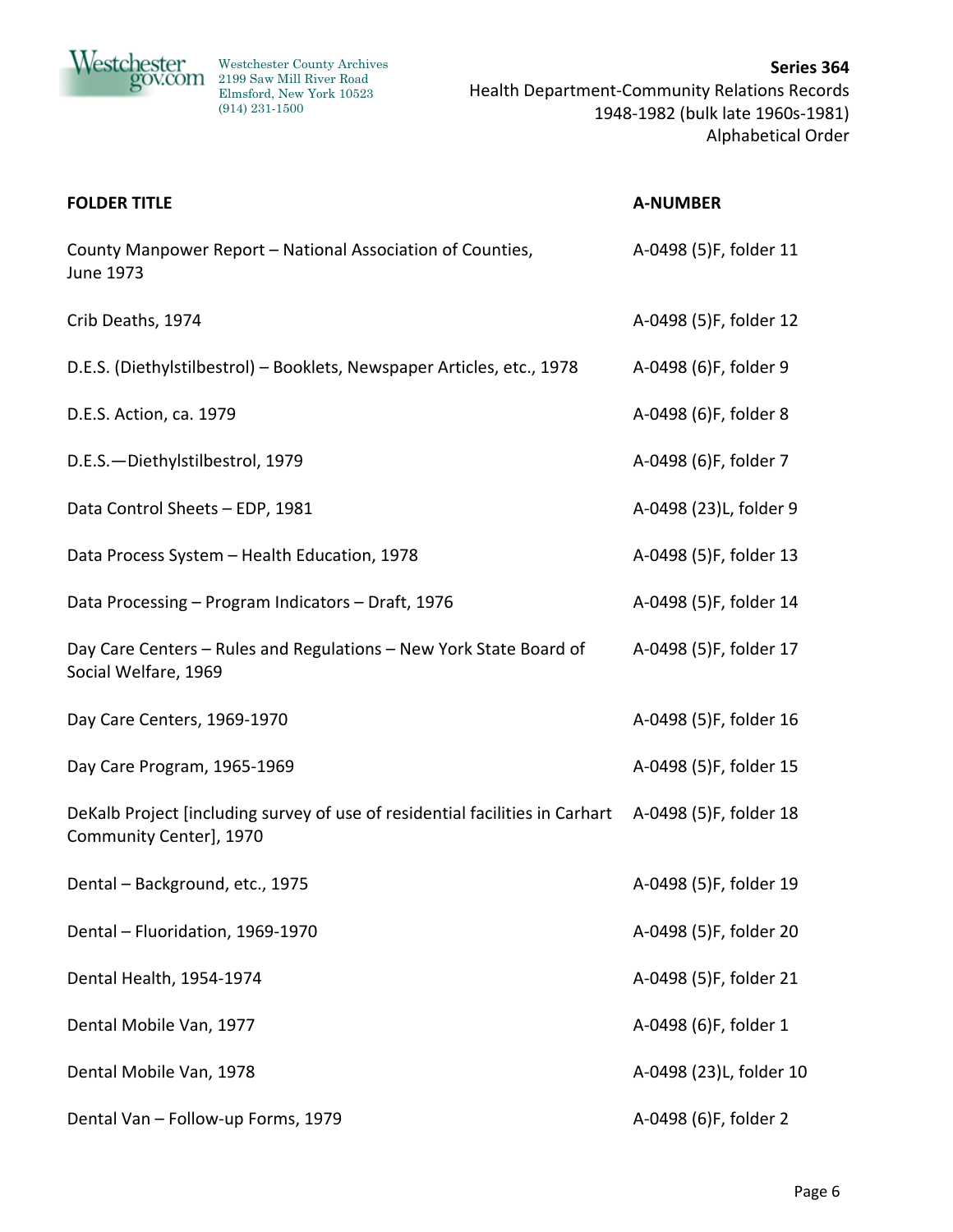

| <b>FOLDER TITLE</b>                                           | <b>A-NUMBER</b>         |
|---------------------------------------------------------------|-------------------------|
| Dental Van - Ossining, 1978                                   | A-0498 (6)F, folder 3   |
| Dental Van - Permission Slip, 1978                            | A-0498 (6)F, folder 4   |
| Dental Van - Tarrytown, 1978                                  | A-0498 (6)F, folder 5   |
| Dental Van - Yorktown, 1978-1980                              | A-0498 (6)F, folder 6   |
| Diabetes Association, 1978                                    | A-0498 (6)F, folder 10  |
| Diabetes Detection Program, 1970-1973                         | A-0498 (6)F, folder 11  |
| Doctors - Incompetent (News Clippings), 1975                  | A-0498 (6)F, folder 12  |
| Drug Addiction, 1970                                          | A-0498 (6)F, folder 13  |
| Drug Information Professionals, 1971-1975                     | A-0498 (6)F, folder 14  |
| Drug Projects - Westchester, 1971-1973                        | A-0498 (6)F, folder 15  |
| Drugs - Strand IV, 1967                                       | A-0498 (6)F, folder 17  |
| Drugs, 1975                                                   | A-0498 (6)F, folder 16  |
| Economic Opportunity, Office of, 1968                         | A-0498 (6)F, folder 18  |
| <b>Emergency Medical Background, 1972</b>                     | A-0498 (6)F, folder 19  |
| Emergency Medical Newsletter, 1975-1977                       | A-0498 (6)F, folder 20  |
| Emergency Medical Services - Background, 1978                 | A-0498 (23)L, folder 11 |
| Emergency Medical Services - Public Education Committee, 1979 | A-0498 (6)F, folder 23  |
| Emergency Medical Services (PROW), 1976                       | A-0498 (6)F, folder 21  |
| Emergency Medical Services System (EMS), 1978-1979            | A-0498 (6)F, folder 22  |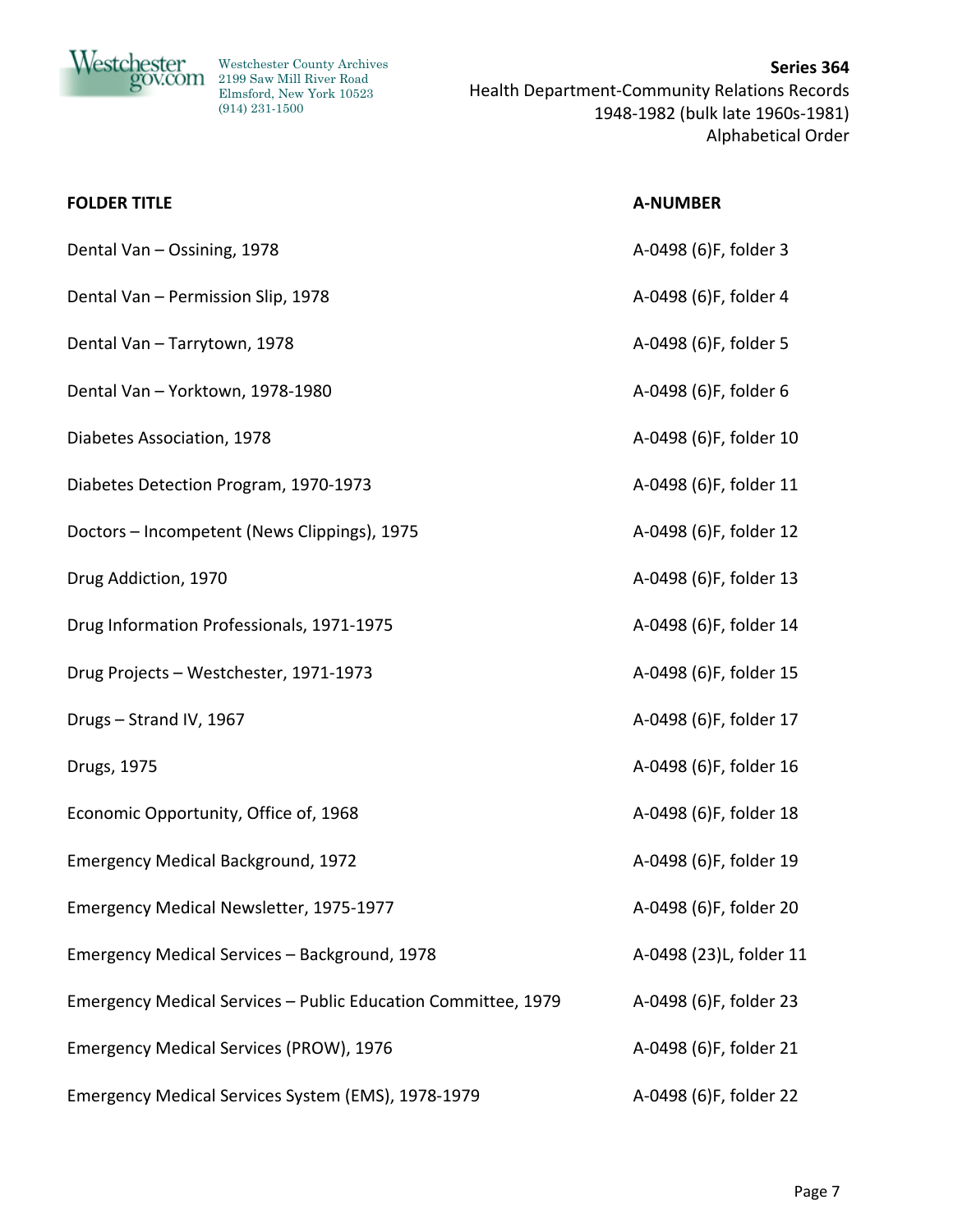

| <b>FOLDER TITLE</b>                                                                         | <b>A-NUMBER</b>          |
|---------------------------------------------------------------------------------------------|--------------------------|
| Employee Screening - Sample Materials, Dec. 4, 5, 7, 1978                                   | A-0498 (6)F, folder 24   |
| EMS New Releases, 1978                                                                      | A-0498 (23)L, folder 12  |
| Environmental Health - Community Relations - Rodent Control<br>Program, 1971                | A-0498 (6)F, folder 25   |
| Environmental Health - Flood Cleanup, 1972                                                  | A-0498 (6)F, folder 26   |
| Environmental Health - Greenburgh, 1973                                                     | A-0498 (23)L, folder 13  |
| Environmental Health - Housing, 1971                                                        | A-0498 (6)F, folder 27   |
| Environmental Health - Misc., 1976                                                          | A-0498 (7)F, folder 1    |
| Environmental Health - News Releases, 1974                                                  | A-0498 (7)F, folder 4    |
| Environmental Health - Radiological Health Program Booklets, 1958-<br>1959, 1962, 1969-1969 | A-0498 (7)F, folder 5    |
| Environmental Health - Sanitary Code - Violations of, 1975                                  | A-0498 (7)F, folder 6    |
| Environmental Health - Sanitary Code: Violations News Releases,<br>July-Dec., 1977          | A-0498 (7)F, folder 7    |
| Environmental Health - Water: Sewers, Septic Tanks Ordinance, 1976-<br>1979                 | A-0498 (7)F, folder 8    |
| Environmental Health (News Clippings), 1974-1975 (2 folders)                                | A-0498 (7)F, folders 2-3 |
| Environmental Health Services, 1970-1972                                                    | A-0498 (7)F, folder 9    |
| Environmental Hearings - Pending Feedback, 1980                                             | A-0498 (7)F, folder 10   |
| Environmental Quality - Summary Project Activities, 1978                                    | A-0498 (7)F, folder 11   |
| Epidemiologists, 1979                                                                       | A-0498 (7)F, folder 12   |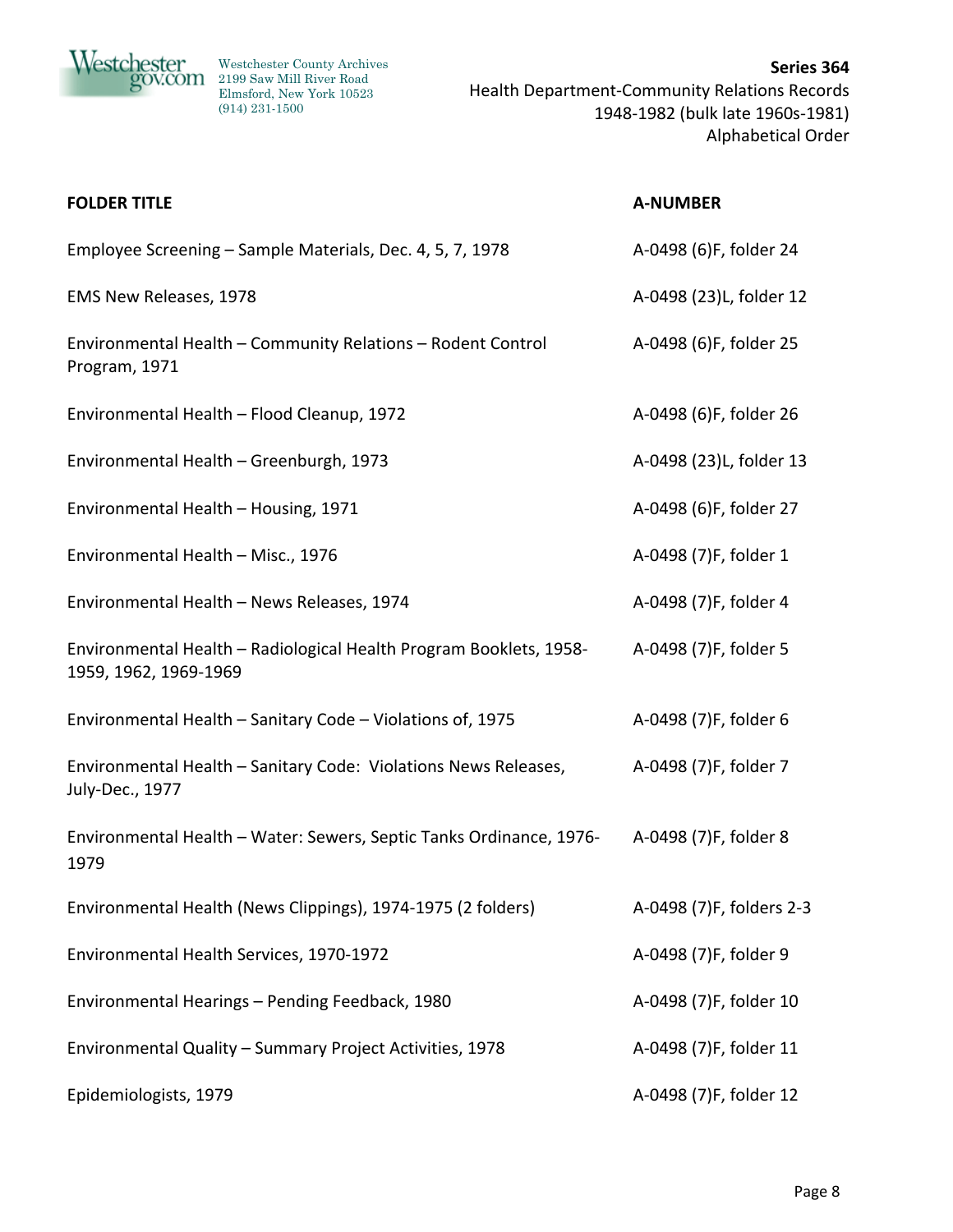

| <b>FOLDER TITLE</b>                                     | <b>A-NUMBER</b>            |
|---------------------------------------------------------|----------------------------|
| Estrogen, 1975                                          | A-0498 (7)F, folder 13     |
| Evaluation and Assessment Project, 1980                 | A-0498 (7)F, folder 14     |
| Evaluation of Public Health Services, 1948-1956         | A-0498 (7)F, folder 15     |
| Executive Orders, 1978-1979, 1981 (2 folders)           | A-0498 (7)F, folders 16-17 |
| Expectant Parents Classes - News Releases, 1981         | A-0498 (7)F, folder 19     |
| <b>Expectant Parents Classes, 1977</b>                  | A-0498 (7)F, folder 18     |
| Fabric Flammability - Injury Control, 1967              | A-0498 (7)F, folder 20     |
| Family Planning, 1972-1977                              | A-0498 (8)F, folder 1      |
| Family Service of Westchester, Inc., ca. 1970           | A-0498 (8)F, folder 2      |
| FDA (Food and Drug Administration) Consumer, 1974       | A-0498 (8)F, folder 3      |
| Field Memoranda - New York State, 1975-1978             | A-0498 (8)F, folder 4      |
| Film Production, 1962-1964                              | A-0498 (8)F, folder 5      |
| Film Slide Resources - Technical Resources, 1970        | A-0498 (8)F, folder 6      |
| Fire Codes - New Background, etc., 1981                 | A-0498 (23)L, folder 14    |
| Fire Safety, 1981                                       | A-0498 (8)F, folder 7      |
| Flu Vaccinations (Swine Flu) Senior Citizens, 1976-1977 | A-0498 (8)F, folder 8      |
| Fluoridation Programs, 1970                             | A-0498 (8)F, folder 9      |
| Food - Nutrition, 1974                                  | A-0498 (8)F, folder 11     |
| Food Information, 1973-1975                             | A-0498 (8)F, folder 10     |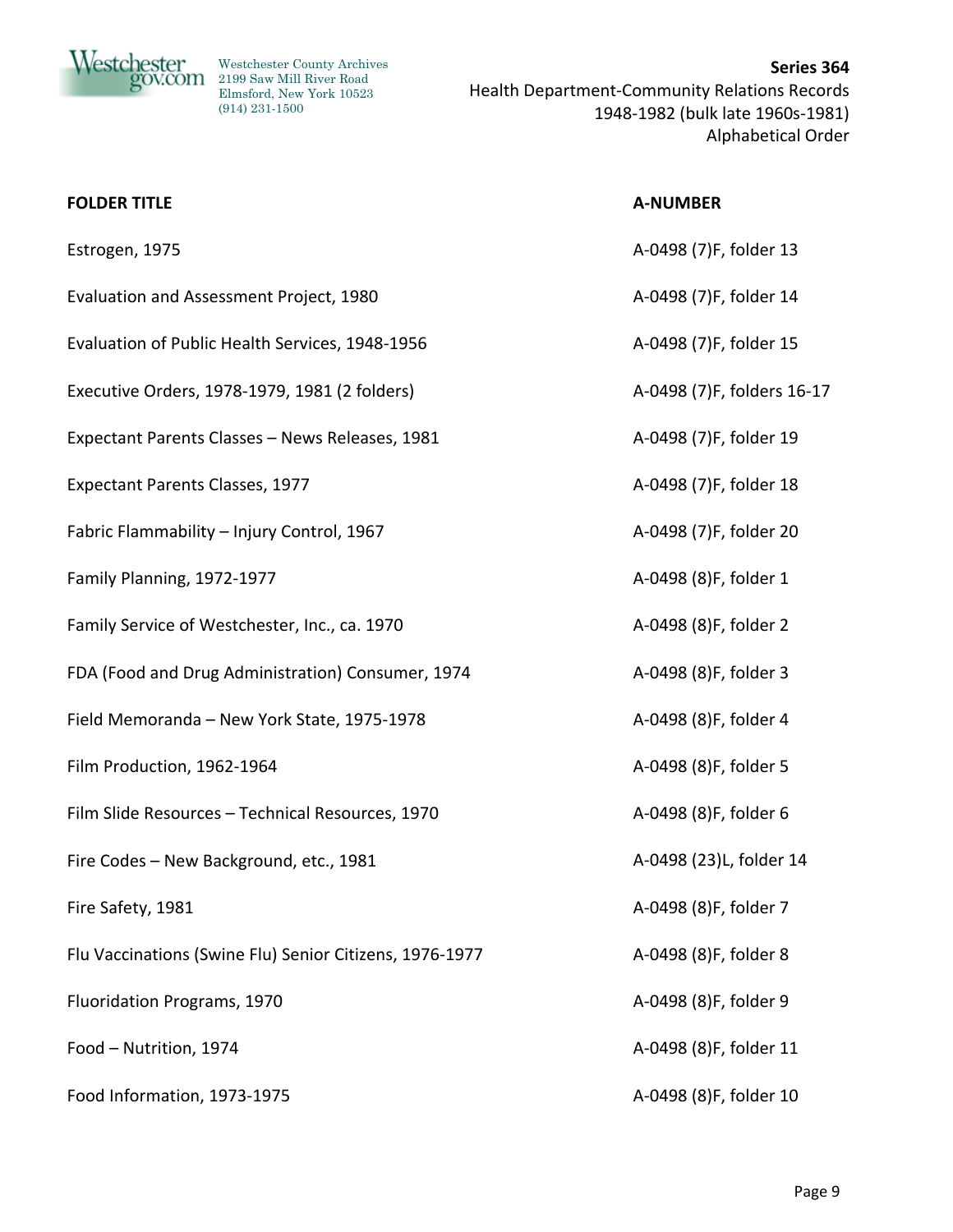

20V.COM 2199 Saw Mill River Road Elmsford, New York 10523 (914) 231-1500

| <b>FOLDER TITLE</b>                                                            | <b>A-NUMBER</b>         |
|--------------------------------------------------------------------------------|-------------------------|
| Food Project - County Summer Lunch Program, 1972                               | A-0498 (8)F, folder 12  |
| Fordham University Graduate School of Social Services, 1981                    | A-0498 (8)F, folder 14  |
| Form – re: Payment of Penalties for Violators of County Sanitary Code,<br>1974 | A-0498 (8)F, folder 13  |
| Foster Grandparents, 1980                                                      | A-0498 (8)F, folder 15  |
| Fuel Crisis Background, Dec. 1970, 1973                                        | A-0498 (8)F, folder 16  |
| Garage - Yonkers, July 11, 1980                                                | A-0498 (8)F, folder 17  |
| Gas Emergencies, 1977                                                          | A-0498 (8)F, folder 18  |
| Gasoline Related Item, 1973                                                    | A-0498 (8)F, folder 19  |
| General Health - News Releases, 1974                                           | A-0498 (8)F, folder 20  |
| Glaucoma Detection Program, 1960                                               | A-0498 (8)F, folder 21  |
| Grasslands Hospital - Special Project, ca. 1967                                | A-0498 (8)F, folder 22  |
| Greenburgh Neighborhood Center - Open House, 1970                              | A-0498 (8)F, folder 23  |
| Greenburgh Neighborhood Health Center - Background Material,<br>1971-1972      | A-0498 (8)F, folder 25  |
| Greenburgh Neighborhood Health Center, 1972-1979                               | A-0498 (23)L, folder 15 |
| Greenburgh Neighborhood Health Center, 1975-1978                               | A-0498 (8)F, folder 24  |
| Guide to Control of Infections in Hospitals [ca.1960s?]                        | A-0498 (9)F, folder 1   |
| Gypsy Moth Program (News Clippings and News Releases)<br>(folder 1 of 2), 1981 | A-0498 (23)L, folder 16 |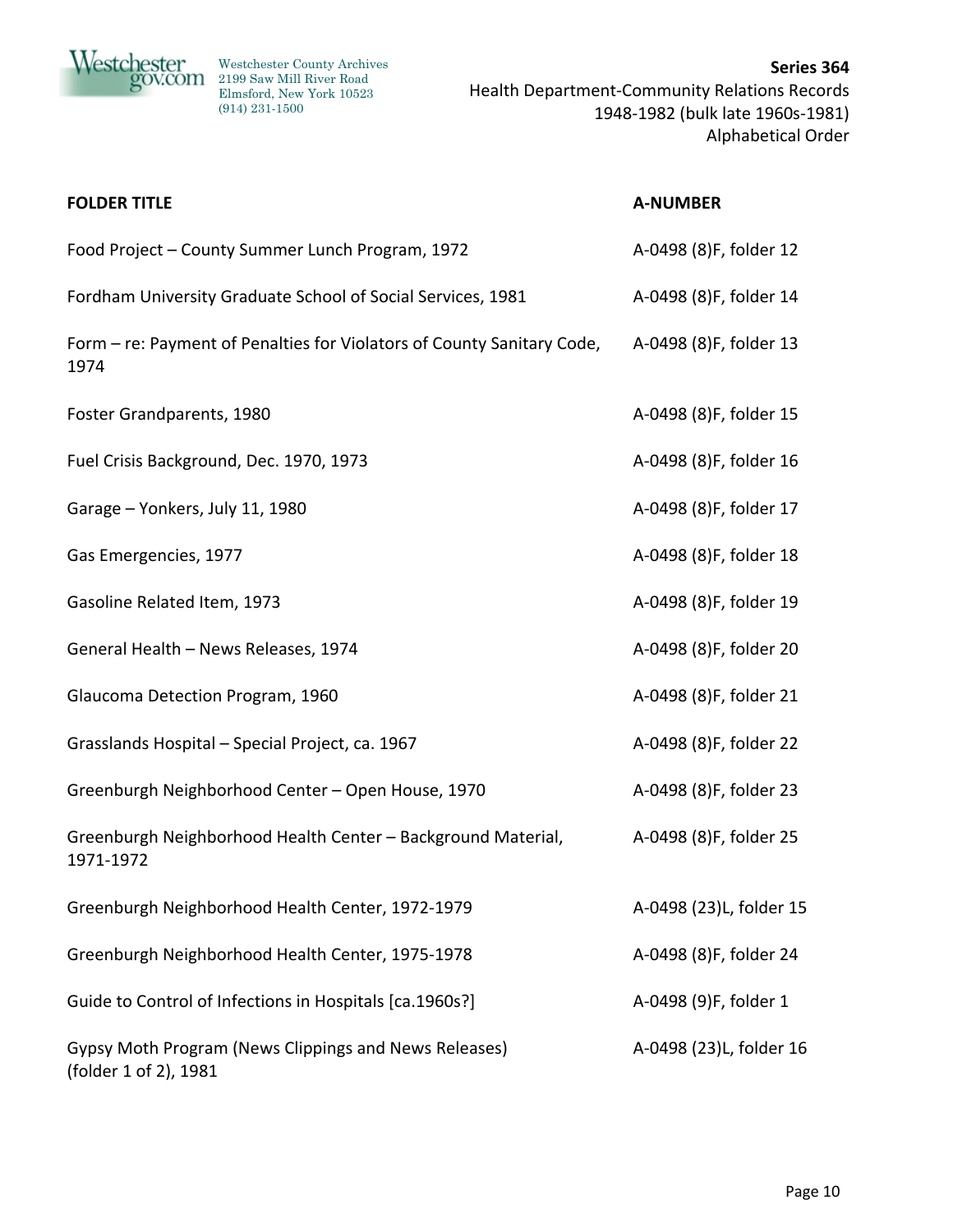

20V.COM 2199 Saw Mill River Road Elmsford, New York 10523 (914) 231-1500

| <b>FOLDER TITLE</b>                                                                  | <b>A-NUMBER</b>           |
|--------------------------------------------------------------------------------------|---------------------------|
| Gypsy Moth Program (News Clippings and News Releases)<br>(folder 2 of 2), 1981       | A-0498 (24)L, folder 1    |
| Handicapped – Compliance with Section 504 – Rehabilitation Act of<br>1973, 1977-1978 | A-0498 (9)F, folder 2     |
| Harvard Medical School Health Letter, 1973-1978                                      | A-0498 (9)F, folder 3     |
| Hazardous and Toxic - Background (News Clippings), 1981 (2 folders)                  | A-0498 (24)L, folders 2-3 |
| Head Lice / Scabies, 1980                                                            | A-0498 (24)L, folder 4    |
| Head Start Program Guides Booklets, ca. 1966                                         | A-0498 (9)F, folder 4     |
| Health - General, 1974-1975                                                          | A-0498 (10)F, folder 6    |
| Health Advocacy Articles, n.d.                                                       | A-0498 (9)F, folder 5     |
| Health Aide Project, 1967-1969                                                       | A-0498 (9)F, folder 6     |
| Health Care Systems - Paper, n.d.                                                    | A-0498 (9)F, folder 7     |
| Health Care Week - Thank You Memo, 1981                                              | A-0498 (9)F, folder 8     |
| Health Careers - Administration, 1968-1972                                           | A-0498 (9)F, folder 9     |
| Health Careers Information, 1971-1975                                                | A-0498 (9)F, folder 10    |
| Health Department - Charges to Patients, 1975                                        | A-0498 (24)L, folder 5    |
| Health Department - Special Reports, 1978                                            | A-0498 (9)F, folder 11    |
| Health Education - "Current Health Issues," 1975                                     | A-0498 (9)F, folder 15    |
| Health Education - Background Public Relations Project, 1969                         | A-0498 (9)F, folder 13    |
| Health Education - Highlights, 1981                                                  | A-0498 (9)F, folder 16    |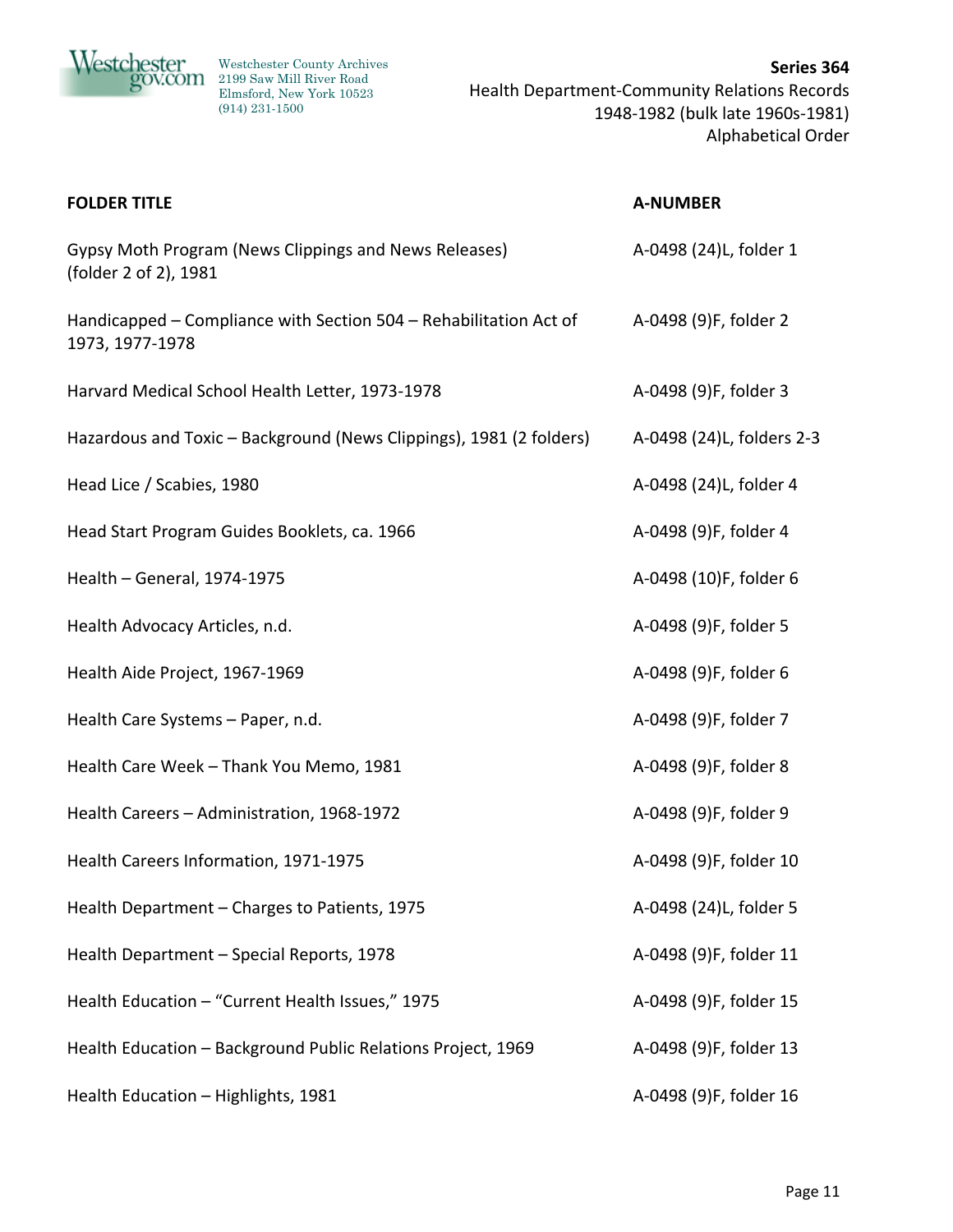

| <b>FOLDER TITLE</b>                                                        | <b>A-NUMBER</b>         |
|----------------------------------------------------------------------------|-------------------------|
| Health Education - Outreach, Background, Philosophy, 1973-1974             | A-0498 (9)F, folder 18  |
| Health Education - Planning, 1976                                          | A-0498 (9)F, folder 20  |
| Health Education - Task Force - Product, 1975                              | A-0498 (10)F, folder 2  |
| Health Education - Task Force, 1975                                        | A-0498 (10)F, folder 1  |
| Health Education Activities - New York State Department of Health,<br>1975 | A-0498 (9)F, folder 12  |
| Health Education Conference and Health Fairs, 1976                         | A-0498 (9)F, folder 14  |
| Health Education Newsletter - AMA, 1966-1974                               | A-0498 (9)F, folder 17  |
| Health Education Outreach Component - CHAP Proposal (Draft), n.d.          | A-0498 (9)F, folder 19  |
| Health Educator Aide (Guide) Service Program, 1971                         | A-0498 (10)F, folder 3  |
| Health Fair, 1978                                                          | A-0498 (10)F, folder 4  |
| Health Funds Development Letter, 1981                                      | A-0498 (10)F, folder 5  |
| Health Guide - Position Description, 1970                                  | A-0498 (10)F, folder 8  |
| Health Guide Coordinator Position, 1970                                    | A-0498 (10)F, folder 7  |
| Health Guide Program - Background, 1972                                    | A-0498 (10)F, folder 11 |
| Health Guide Program Administration, 1970                                  | A-0498 (10)F, folder 10 |
| Health Guide Program Review, 1973                                          | A-0498 (10)F, folder 12 |
| Health Guide Project - Background, 1970                                    | A-0498 (10)F, folder 13 |
| Health Guide Training, 1969                                                | A-0498 (10)F, folder 14 |
| Health Guide-Problem - Projects Proposals, 1973?                           | A-0498 (10)F, folder 9  |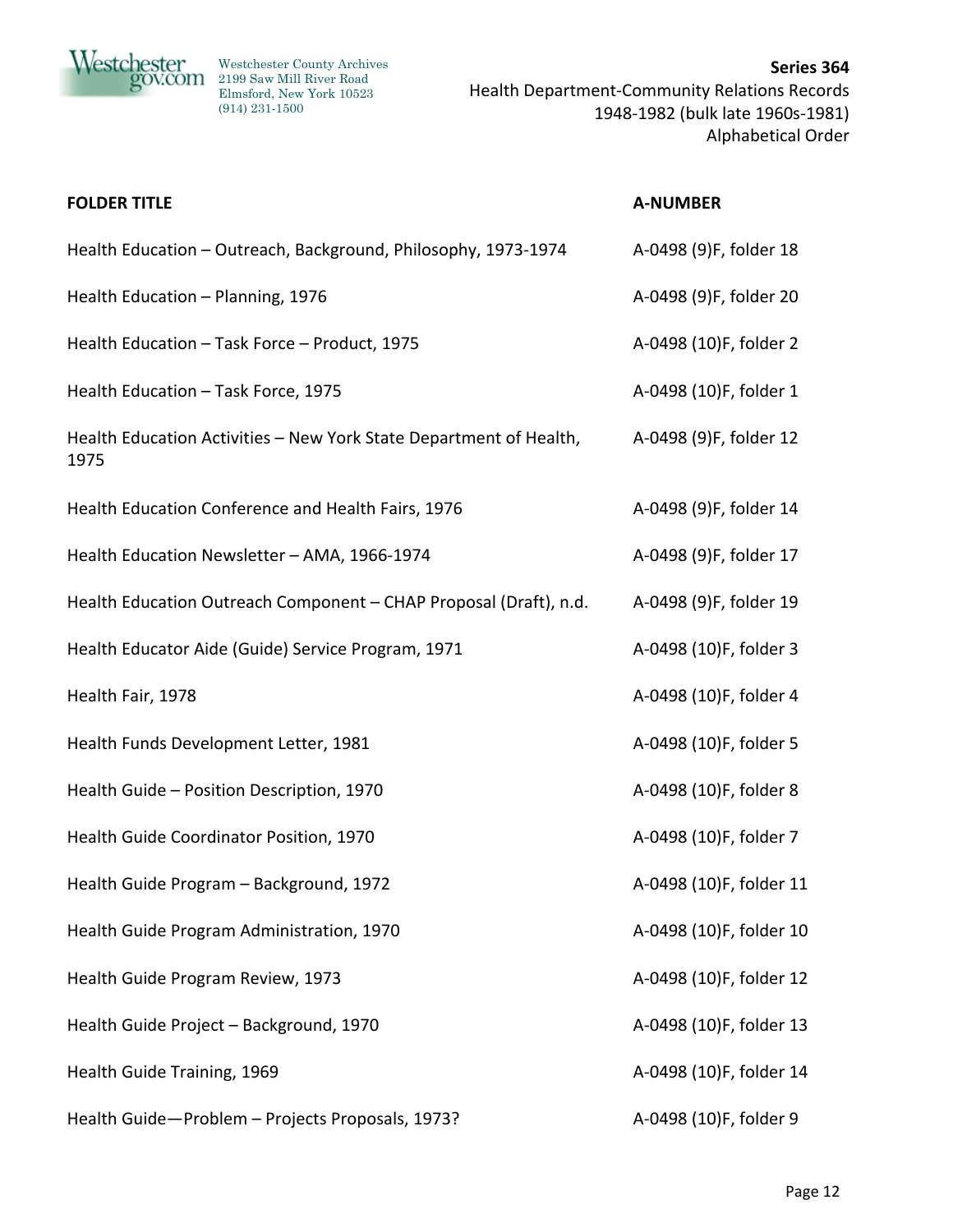

| <b>FOLDER TITLE</b>                                                                                    | <b>A-NUMBER</b>             |
|--------------------------------------------------------------------------------------------------------|-----------------------------|
| Health Guides - Annual Report, 1972                                                                    | A-0498 (10)F, folder 15     |
| Health Guides - Mt. Vernon, Port Chester - Time Tasks, 1979                                            | A-0498 (10)F, folder 16     |
| Health Guides - Possible Heart Project, 1970                                                           | A-0498 (11)F, folder 1      |
| Health Guides - Training Programs, 1980                                                                | A-0498 (11)F, folder 5      |
| Health Guides Projects - Guidelines, 1972                                                              | A-0498 (11)F, folder 2      |
| Health Guides Projects Progress and Evaluative Report Highlights for<br>New York State - Monthly, 1970 | A-0498 (11)F, folder 3      |
| Health Guides Service Projects, 1970                                                                   | A-0498 (11)F, folder 4      |
| Health Hazards and Health Care Politics of, n.d.                                                       | A-0498 (11)F, folder 6      |
| Health Insurance, 1974                                                                                 | A-0498 (11)F, folder 7      |
| Health Maintenance Organizations (HMO), 1974                                                           | A-0498 (11)F, folder 9      |
| Health Maintenance Organizations, 1970-1975                                                            | A-0498 (11)F, folder 8      |
| Health Needs, 1964, 1974                                                                               | A-0498 (11)F, folder 10     |
| Health Planning, 1969-1971, 1970 (2 folders)                                                           | A-0498 (11)F, folders 11-12 |
| Health System (News Clipping), 1971                                                                    | A-0498 (11)F, folder 13     |
| Heating - Environmental Health (News Clippings), 1977                                                  | A-0498 (11)F, folder 15     |
| Heating Code - Draft for News Release, 1975                                                            | A-0498 (11)F, folder 14     |
| Highlight Report - Departmental, 1980                                                                  | A-0498 (11)F, folder 16     |
| Home Health Services, 1975                                                                             | A-0498 (11)F, folder 17     |
| Home Safety - Injury Control, 1955; 1965-1970                                                          | A-0498 (24)L, folder 6      |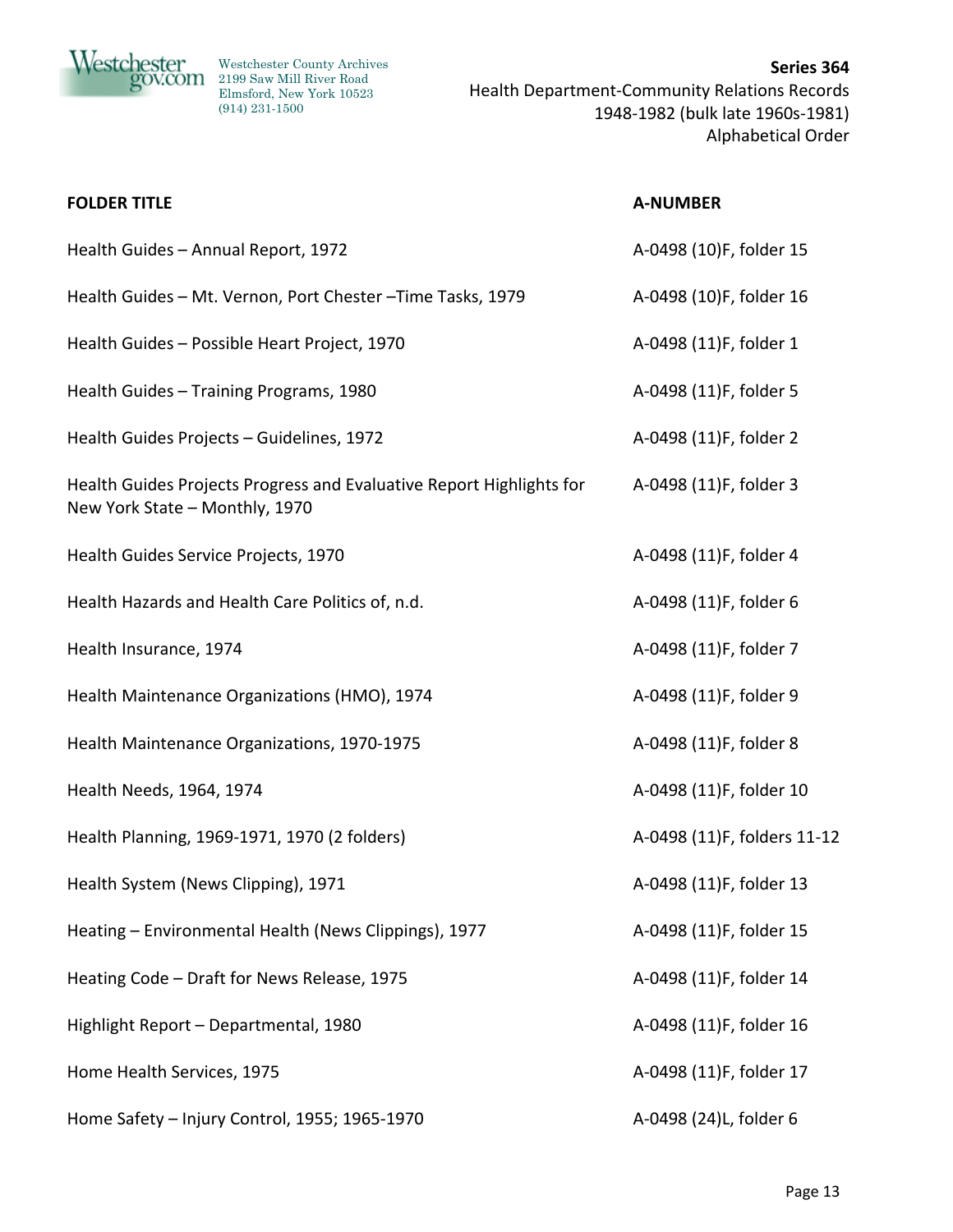

| <b>FOLDER TITLE</b>                                                            | <b>A-NUMBER</b>           |
|--------------------------------------------------------------------------------|---------------------------|
| Home Visits - Cost of - News Releases, July 1 and 28, 1976                     | A-0498 (24)L, folder 7    |
| Home Visits - Costs of, 1975-1976                                              | A-0498 (11)F, folder 18   |
| Homemaker, 1962-1963                                                           | A-0498 (11)F, folder 19   |
| "Hospital Memorandum" - State of New York Department of Health,<br>1975-1976   | A-0498 (11)F, folder 20   |
| Hospitals, 1969-1975                                                           | A-0498 (11)F, folder 21   |
| Housing Action Council, 1980                                                   | A-0498 (12)F, folder 2    |
| Housing Projects, 1980                                                         | A-0498 (12)F, folder 4    |
| Housing, Building (News Clippings), 1970                                       | A-0498 (12)F, folder 3    |
| Housing, 1977                                                                  | A-0498 (12)F, folder 1    |
| Hudson Valley Health Systems (News Clippings), 1977                            | A-0498 (12)F, folder 9    |
| Hudson Valley Health Systems Agency - Data Sheets, 1977                        | A-0498 (12)F, folder 8    |
| Hudson Valley Health Systems Agency, Inc., 1976-1977, 1979-1981<br>(3 folders) | A-0498 (12)F, folders 5-7 |
| Hypertension Program Newsletter, 1976-1981                                     | A-0498 (24)L, folder 9    |
| Hypertension Project, 1974-1976                                                | A-0498 (12)F, folder 11   |
| Hypertension, 1978                                                             | A-0498 (12)F, folder 10   |
| Hypertension, 1981                                                             | A-0498 (24)L, folder 8    |
| Immunization, 1975                                                             | A-0498 (12)F, folder 12   |
| Immunization - Measles, 1975                                                   | A-0498 (24)L, folder 11   |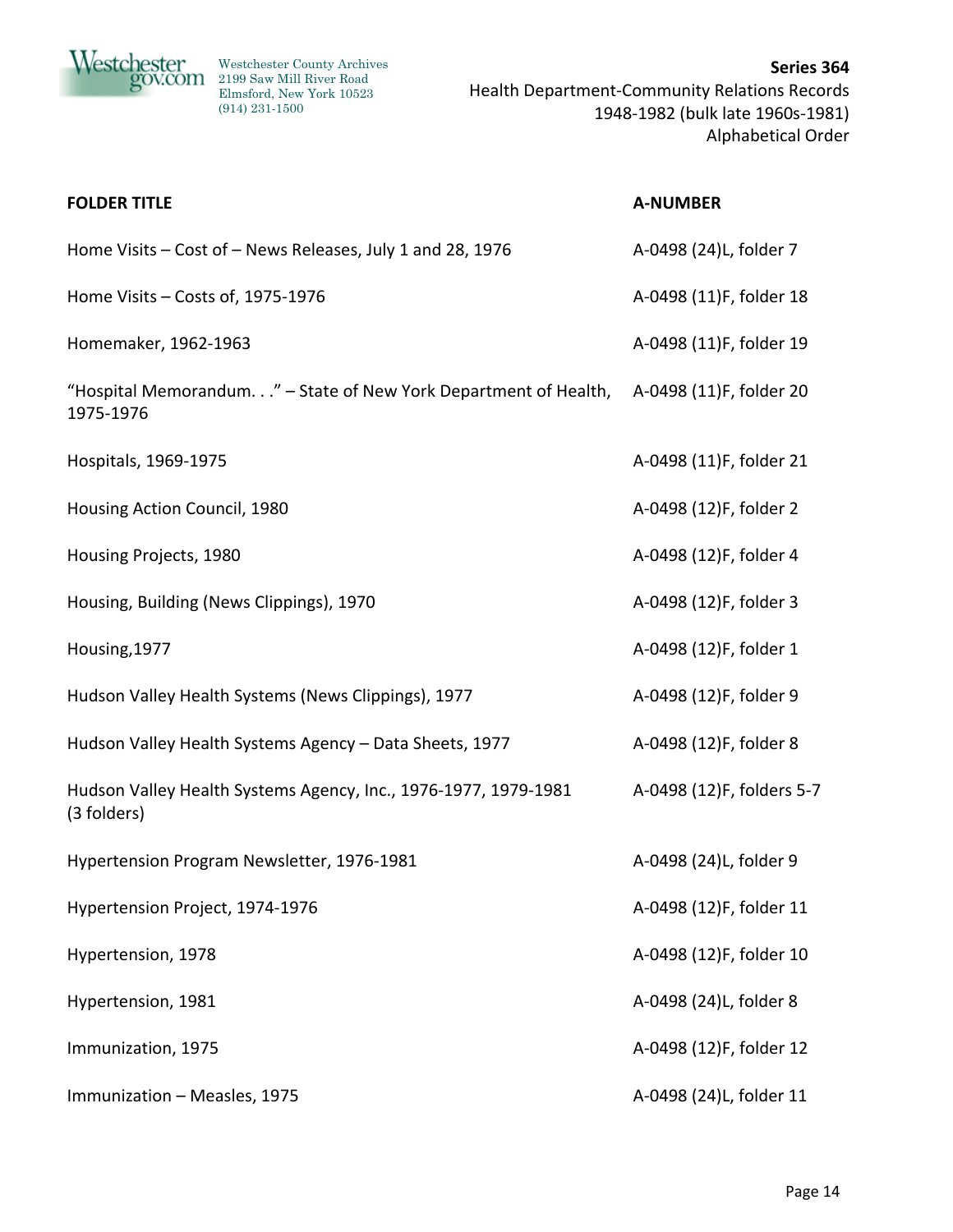

20V.COM 2199 Saw Mill River Road Elmsford, New York 10523 (914) 231-1500

| <b>FOLDER TITLE</b>                                                                          | <b>A-NUMBER</b>         |
|----------------------------------------------------------------------------------------------|-------------------------|
| Immunizations - News Releases and News Clippings, 1974-1978                                  | A-0498 (12)F, folder 13 |
| Immunization, 1978                                                                           | A-0498 (24)L, folder 10 |
| Immunization Project, 1981                                                                   | A-0498 (25)L, folder 1  |
| Improved Pregnancy Outcome Program - Proposal, 1980                                          | A-0498 (25)L, folder 2  |
| Indian Point Project (News Clippings), 1981                                                  | A-0498 (25)L, folder 3  |
| Indigenous Non-Professional - Background, post-1964                                          | A-0498 (12)F, folder 14 |
| Infant Mortality, 1981                                                                       | A-0498 (12)F, folder 15 |
| Infectious Diseases, A Catalog of Title, 1967                                                | A-0498 (12)F, folder 16 |
| Influenza - Swine, 1975                                                                      | A-0498 (12)F, folder 17 |
| Injury Control - Background Data, 1968-1974                                                  | A-0498 (25)L, folder 4  |
| Injury Control - Fire Safety, 1974                                                           | A-0498 (12)F, folder 19 |
| Injury Control, 1959-1974                                                                    | A-0498 (12)F, folder 18 |
| In-service Education Seminars, 1977                                                          | A-0498 (13)F, folder 1  |
| In-service Program Planning, 1960-1961                                                       | A-0498 (13)F, folder 2  |
| Institute for Local Government - 1981 Legislative Program Memoranda,<br>Aug. 14 and 21, 1980 | A-0498 (25)L, folder 5  |
| International Year of Disabled Persons - Logo, [1981?]                                       | A-0498 (13)F, folder 3  |
| Internships in Community Public Health Education, 1979-1980                                  | A-0498 (13)F, folder 4  |
| Inventory: Master List, Forms, Order Forms Original, 1979                                    | A-0498 (13)F, folder 5  |
| Kidney Disease Institute - New York State Health Department, 1972                            | A-0498 (25)L, folder 6  |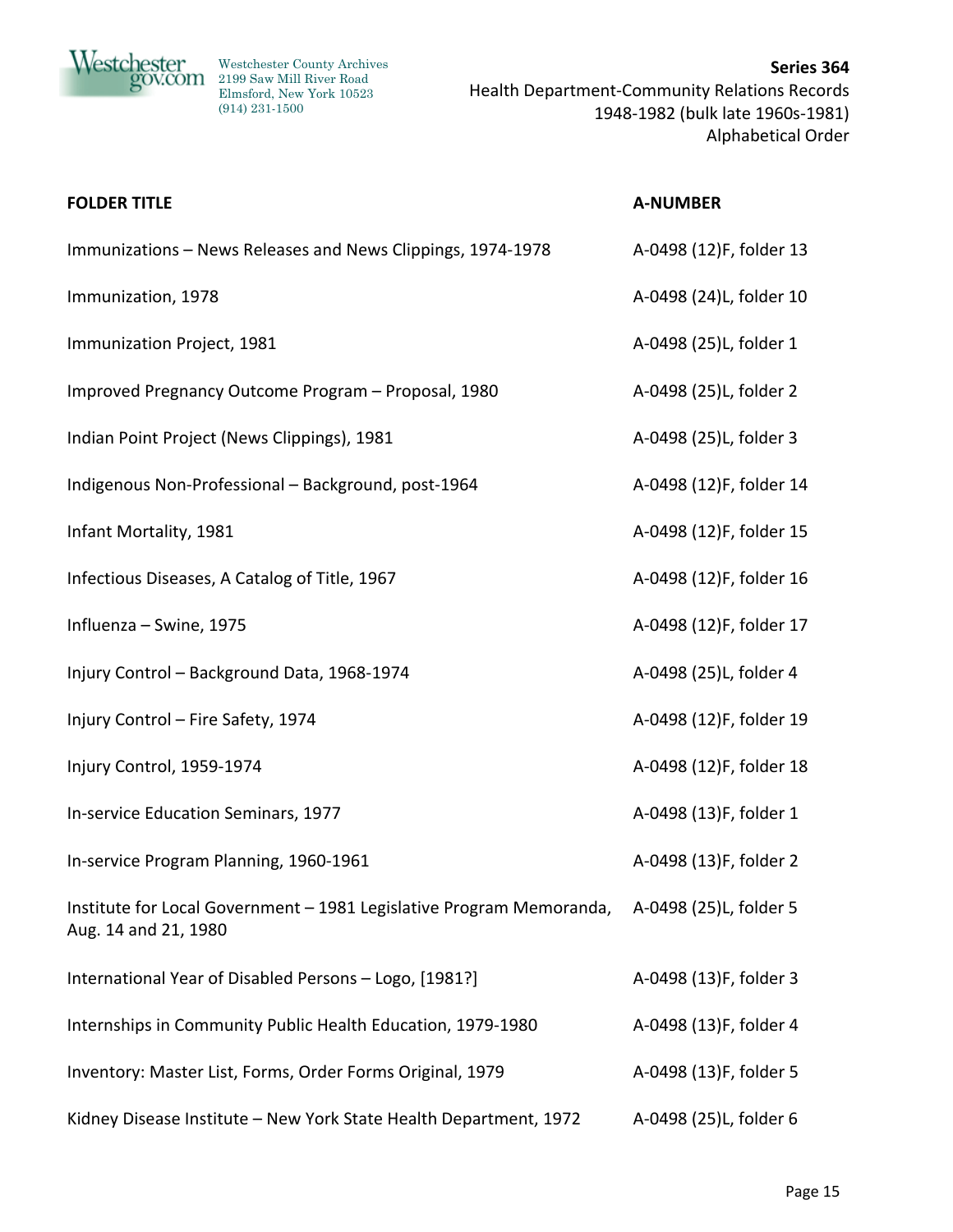

| <b>FOLDER TITLE</b>                                                                                                              | <b>A-NUMBER</b>             |
|----------------------------------------------------------------------------------------------------------------------------------|-----------------------------|
| Lead Poisoning - Monthly Reports, Sept.-Oct. 1981                                                                                | A-0498 (13)F, folder 10     |
| Lead Poisoning - News Clippings & Releases, 1977                                                                                 | A-0498 (25)L, folder 9      |
| Lead Poisoning Program - Grant, 1976                                                                                             | A-0498 (13)F, folder 9      |
| Lead Poisoning Program - News Releases, 1976                                                                                     | A-0498 (25)L, folder 8      |
| Lead Poisoning Program (News Releases/Clippings), 1974-1977                                                                      | A-0498 (13)F, folder 11     |
| Lead Poisoning Program, 1969-1975 (3 folders)                                                                                    | A-0498 (13)F, folders 6-8   |
| Lead Poisoning, 1970-1975                                                                                                        | A-0498 (25)L, folder 7      |
| Lead Program - News Releases, 1981                                                                                               | A-0498 (13)F, folder 12     |
| Lead Screening Proposal - Community Health Education Program, 1979                                                               | A-0498 (13)F, folder 13     |
| League of Women Voters Project, 1981                                                                                             | A-0498 (13)F, folder 14     |
| Lectures, Courses, Seminars, etc., 1979                                                                                          | A-0498 (13)F, folder 15     |
| Legislative (News Clippings), 1974                                                                                               | A-0498 (13)F, folder 16     |
| Legislative Status of 1981 Bills Affecting the Aging-Nov. 10, 1981<br>Meeting - Burke Rehabilitation Center on Reaganomics, 1981 | A-0498 (13)F, folder 17     |
| Letters from Winifred Steed, 1979-1980                                                                                           | A-0498 (13)F, folder 18     |
| Letters to Winifred Steed, 1978, 1979-1980 (2 folders)                                                                           | A-0498 (13)F, folders 19-20 |
| Library - Services of Westchester Medical Center - New York Medical<br>College, 1974                                             | A-0498 (13)F, folder 21     |
| Lokey, Janet, Appts Secy to County Executive, 1981                                                                               | A-0498 (14)F, folder 1      |
| Macy's "Baby Week," 1981                                                                                                         | A-0498 (14)F, folder 2      |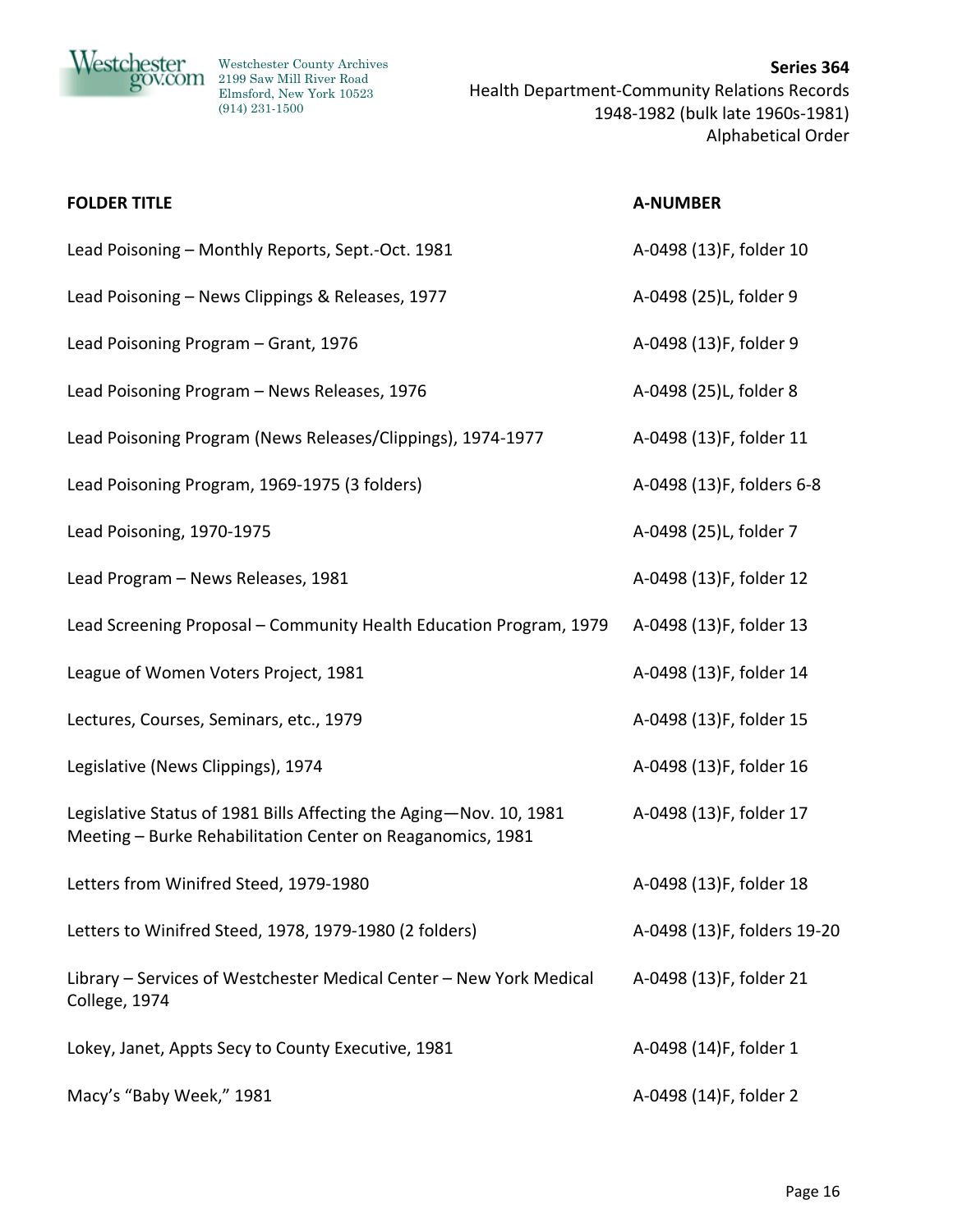

| <b>FOLDER TITLE</b>                                              | <b>A-NUMBER</b>             |
|------------------------------------------------------------------|-----------------------------|
| Magazine Articles, 1979                                          | A-0498 (14)F, folder 3      |
| Management Development Seminar, 1977                             | A-0498 (14)F, folder 4      |
| Manpower - Education Comments, 1972                              | A-0498 (14)F, folder 5      |
| Marijuana Booklets, 1980-1981                                    | A-0498 (14)F, folder 6      |
| Maternal and Child Health Records, 1976                          | A-0498 (14)F, folder 7      |
| Maternal/Newborn Advocate Newsletters, Jan./Sept. 1978           | A-0498 (25)L, folder 10     |
| Maternity Ward (News Clippings), 1976                            | A-0498 (14)F, folder 8      |
| MBO Targets and Accomplishments, 1979                            | A-0498 (14)F, folder 9      |
| Measles (News Clippings), 1975, 1977, April 13, 1981 (2 folders) | A-0498 (14)F, folders 10-11 |
| Medicaid, 1970-1971                                              | A-0498 (25)L, folder 11     |
| Medicaid (News Clippings), 1976                                  | A-0498 (14)F, folder 12     |
| Medical Society of Westchester County, 1971                      | A-0498 (14)F, folder 14     |
| Medical Students Background - Orientation, [1973]                | A-0498 (14)F, folder 16     |
| Medical Students, 1974                                           | A-0498 (14)F, folder 15     |
| <b>Medical Students Programs, 1976</b>                           | A-0498 (14)F, folder 17     |
| Medical, 1952-1976                                               | A-0498 (14)F, folder 13     |
| Medicare, 1965                                                   | A-0498 (14)F, folder 18     |
| Medigame, 1970                                                   | A-0498 (14)F, folder 19     |
| Memoranda from Winifred Steed, 1980                              | A-0498 (14)F, folder 22     |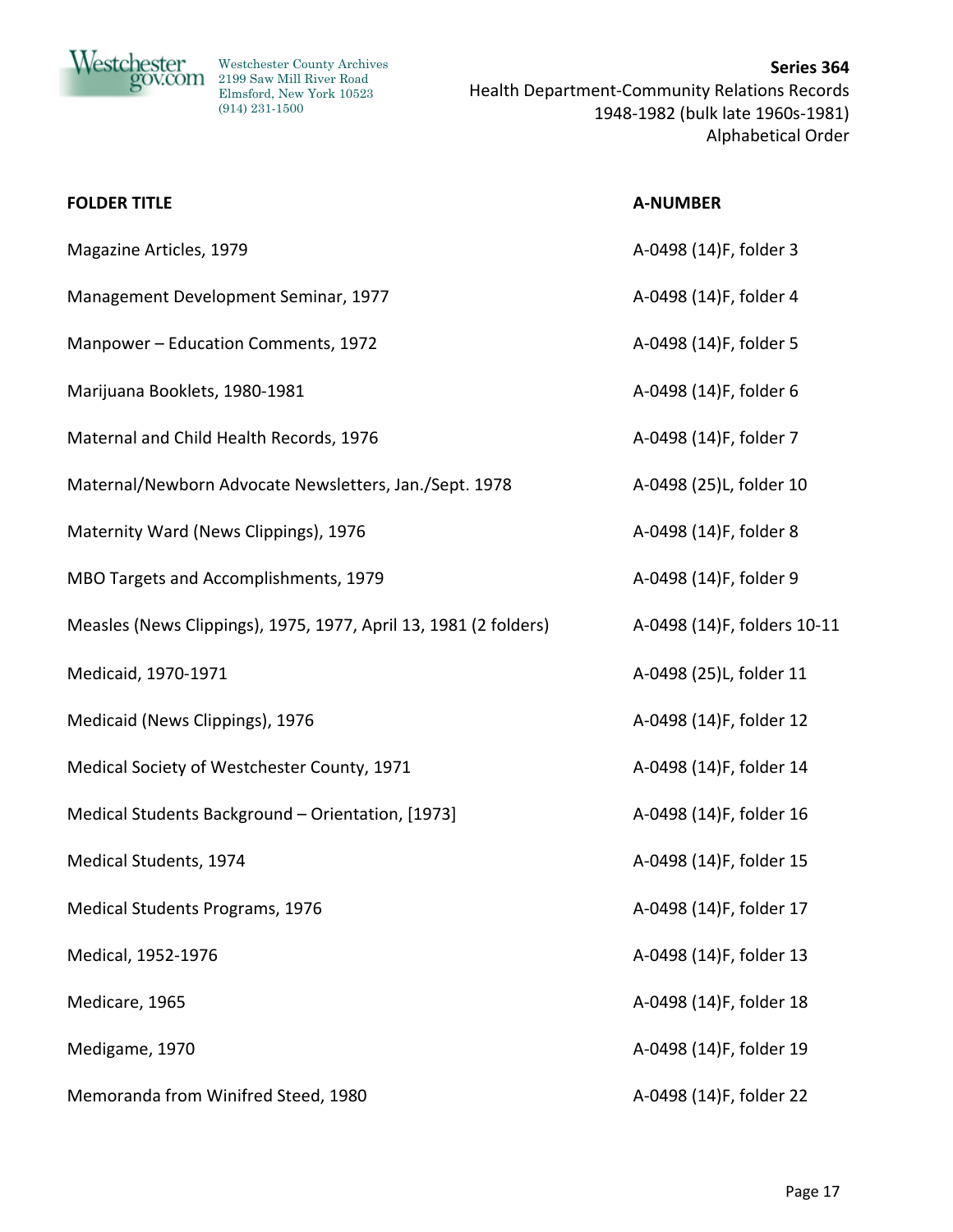

**Nestchester** Westchester County Archives 2199 Saw Mill River Road Elmsford, New York 10523 (914) 231-1500

**Series 364** Health Department‐Community Relations Records 1948‐1982 (bulk late 1960s‐1981) Alphabetical Order

## **FOLDER TITLE A‐NUMBER**

Memoranda to Joan Caserta, 1981 A–0498 (15)F, folder 3

- Memoranda to the Commissioner, 1978, 1979 (2 folders) A-0498 (14)F, folders 20-21
- Memoranda to Winifred Steed, 1978 A–0498 (14)F, folder 23

Memoranda to Winifred Steed, 1980, 1981 (2 folders) A-0498 (15)F, folders 1-2

Mental Health (News Clippings), 1975 A-0498 (15)F, folder 4

Mental Retardation Center, 1971-1974 **A A**-0498 (15)F, folder 5

Mentally Retarded (News Clippings), April 16, 1978 **A**-0498 (15)F, folder 6

Metropolitan Regional Council Closed Circuit TV Project, 1977 A-0498 (25)L, folder 12

Migrant Health Referral System, 1977 A–0498 (15)F, folder 7

Miscellaneous – Clippings, Magazine Articles, 1973-1975 A-0498 (15)F, folder 8

Miscellaneous – News Clippings, 1975‐1976, 1978 (3 folders) A‐0498 (15)F, folders 9‐11

Mohegan Hills Apts., 1981 A–0498 (15)F, folder 12

Monthly Report to Commissioner, 1974-1975 A-0498 (15)F, folder 13

Montrose Veterans Hospital – Health Fair, 1979 **A**-0498 (15)F, folder 14

Mosquito – Environmental Health (News Clippings), 1976 A-0498 (15)F, folder 15

Mount Kisco – Hot Spot, 1980 A–0498 (25)L, folder 13

Mount Kisco – Project, 1969 (photos) A-0498 (15)F, folder 16

Mount Vernon – Community Relations – Mount Vernon Hospital Signing, 1973 (photos)

Mount Vernon (News Clippings), 1975 A-0498 (15)F, folder 18

A‐0498 (15)F, folder 17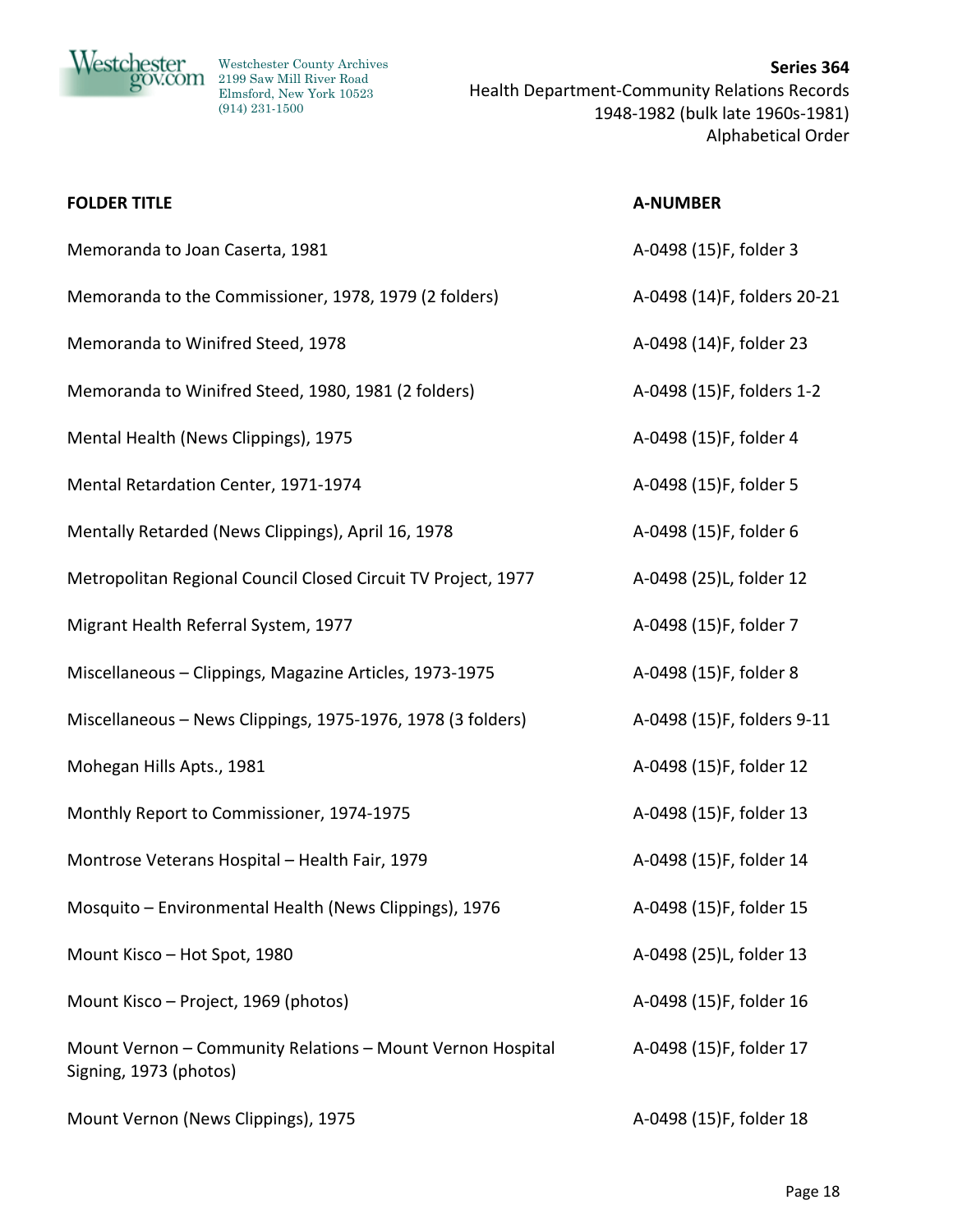

| <b>FOLDER TITLE</b>                                                                  | <b>A-NUMBER</b>         |
|--------------------------------------------------------------------------------------|-------------------------|
| Mount Vernon Neighborhood Health Center - Dedication Ceremony,<br>1973               | A-0498 (15)F, folder 19 |
| Mount Vernon Neighborhood Health Center (News Clippings), 1975                       | A-0498 (15)F, folder 20 |
| Narcotics, 1967-1970                                                                 | A-0498 (25)L, folder 14 |
| National Foundation/March of Dimes, 1975-1977                                        | A-0498 (25)L, folder 15 |
| National Health Education Center, 1970-1974                                          | A-0498 (15)F, folder 21 |
| NEISS (National Electronic Injury Surveillance System) Data Highlights,<br>1977-1978 | A-0498 (16)F, folder 1  |
| New Approaches, Non-Indigenous Professional, 1982 Budget Request,<br>1982            | A-0498 (16)F, folder 2  |
| New England Consortium for Gerontology Forum, 1981                                   | A-0498 (16)F, folder 3  |
| New Health Service - HSA (News Clippings), 1975                                      | A-0498 (16)F, folder 4  |
| New York State - Grant-in-Aid, 1976                                                  | A-0498 (16)F, folder 6  |
| New York State (incl. Aging), 1969-1978                                              | A-0498 (16)F, folder 5  |
| New York State Department of Health - "News," 1981                                   | A-0498 (16)F, folder 7  |
| New York State Department of Health News Releases, 1977                              | A-0498 (16)F, folder 8  |
| New York State Planning Council, 1972                                                | A-0498 (16)F, folder 9  |
| New York State Public Health Association - Prevention-Practitioner<br>Project, 1978  | A-0498 (16)F, folder 10 |
| New York State Social Services Plan, 1976                                            | A-0498 (16)F, folder 11 |
| New York State Task Force - Health Education, 1975                                   | A-0498 (16)F, folder 12 |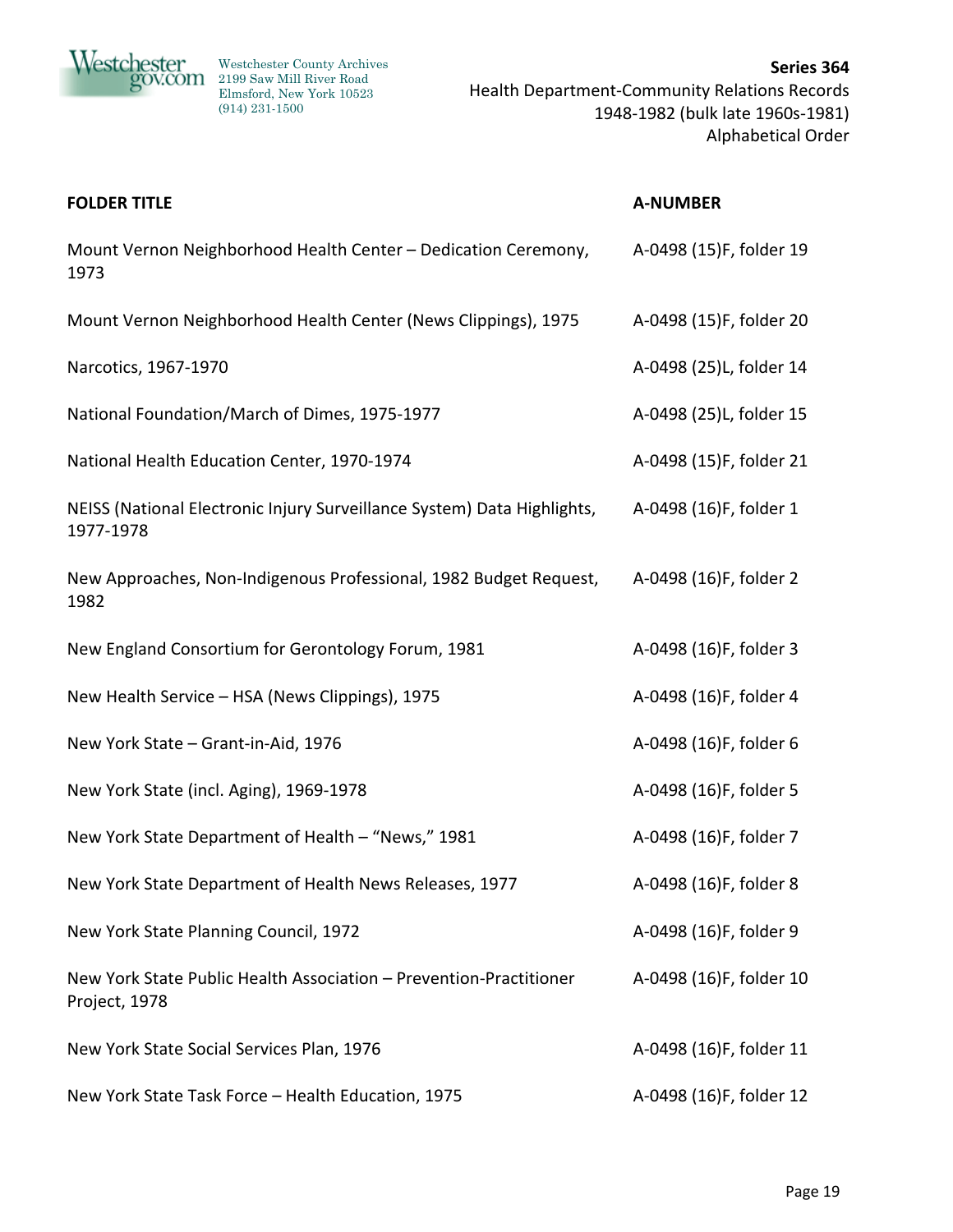

| <b>FOLDER TITLE</b>                                                                               | <b>A-NUMBER</b>         |
|---------------------------------------------------------------------------------------------------|-------------------------|
| News Articles and Clippings - Misc. Health Plan, 1981                                             | A-0498 (16)F, folder 14 |
| News Articles: Medical, 1980                                                                      | A-0498 (16)F, folder 13 |
| News Releases - Auto Emissions, 1976                                                              | A-0498 (16)F, folder 15 |
| News Releases - Health Department, 1975                                                           | A-0498 (16)F, folder 16 |
| News Releases - New York State Department of Health, 1978                                         | A-0498 (25)L, folder 18 |
| News Releases - U.S. Consumer Products Safety Commission (News<br>Clippings), 1981                | A-0498 (25)L, folder 19 |
| News Releases - Westchester County and Others, 1980                                               | A-0498 (16)F, folder 17 |
| News Releases - Westchester County, 1978                                                          | A-0498 (26)L, folder 1  |
| News Releases from County Press Office, 1978                                                      | A-0498 (25)L, folder 17 |
| News Releases, 1976                                                                               | A-0498 (25)L, folder 16 |
| Newspaper Articles - Administrative, Budgets, Economical Political<br>(News Clippings), 1980-1981 | A-0498 (26)L, folder 2  |
| Newspaper Articles - Environmental, 1981                                                          | A-0498 (26)L, folder 3  |
| Newspaper Articles - Various Topics - Cancer, DES, Dental, Diabetes,<br>etc., 1979-1980           | A-0498 (26)L, folder 4  |
| Northern Westchester Homemaker Services (News Clipping),<br>June 20, 1975                         | A-0498 (16)F, folder 18 |
| Northern Westchester Hospital Association, 1974-1975                                              | A-0498 (16)F, folder 19 |
| Northern Westchester Hospital Health Fair - Conference, 1975                                      | A-0498 (16)F, folder 20 |
| Nursing Homes (News Clippings), 1975                                                              | A-0498 (17)F, folder 2  |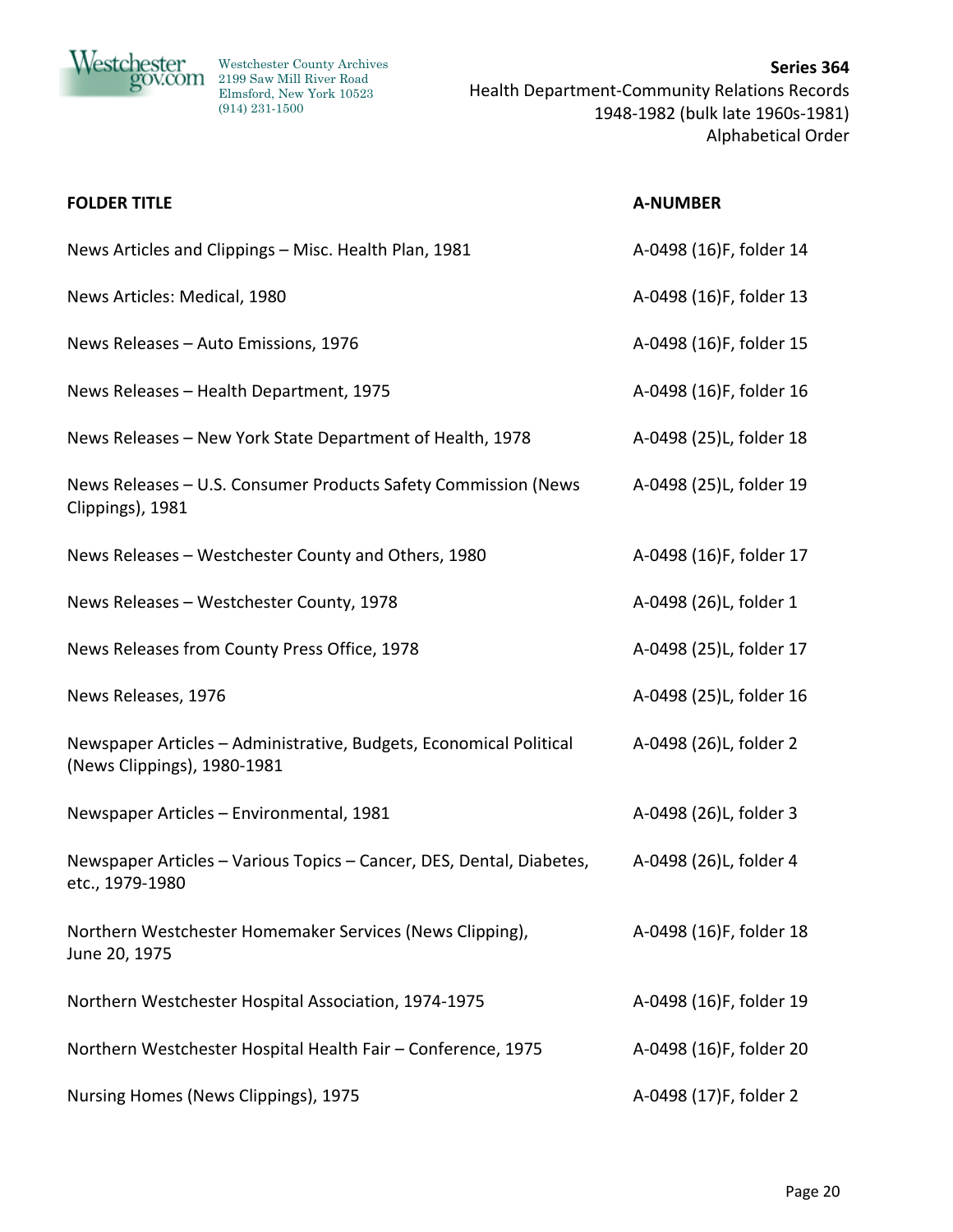

| <b>FOLDER TITLE</b>                                              | <b>A-NUMBER</b>             |
|------------------------------------------------------------------|-----------------------------|
| Nutrition (News Clipping), July 7, 1978                          | A-0498 (17)F, folder 1      |
| Nutrition, 1976, 1980 (2 folders)                                | A-0498 (16)F, folders 21-22 |
| Ombudsman Institute (News Clippings), 1975                       | A-0498 (17)F, folder 3      |
| Oral Cancer (News Clippings), 1975                               | A-0498 (17)F, folder 5      |
| Organizational Chart - Environmental Health, 1977                | A-0498 (17)F, folder 4      |
| P.T.A. Westchester District, 1979                                | A-0498 (17)F, folder 7      |
| Pap Smear Cervical (News Clippings), 1974-1975                   | A-0498 (17)F, folder 6      |
| Peekskill Health Center, 1974                                    | A-0498 (17)F, folder 8      |
| Peekskill Health Center (New Clippings), 1976                    | A-0498 (17)F, folder 9      |
| Perinatal: Yonkers - MAU Pediatric Treatment Center, 1980        | A-0498 (17)F, folder 10     |
| Permits - Environmental Health (News Clippings), 1975            | A-0498 (17)F, folder 11     |
| Physical Health Questionnaire - Health Education, 1974           | A-0498 (17)F, folder 12     |
| Planned Parenthood (News Clippings), 1977                        | A-0498 (17)F, folder 14     |
| Planned Parenthood, 1978                                         | A-0498 (17)F, folder 13     |
| Planning, 1962-1968                                              | A-0498 (17)F, folder 15     |
| Planning - "Westchester County Planning" Newsletter, Winter 1975 | A-0498 (17)F, folder 17     |
| Planning Health Programs, 1975                                   | A-0498 (17)F, folder 16     |
| Poison (News Clippings), 1975                                    | A-0498 (17)F, folder 18     |
| Poisoning - Injury Control, 1965-1969                            | A-0498 (17)F, folder 19     |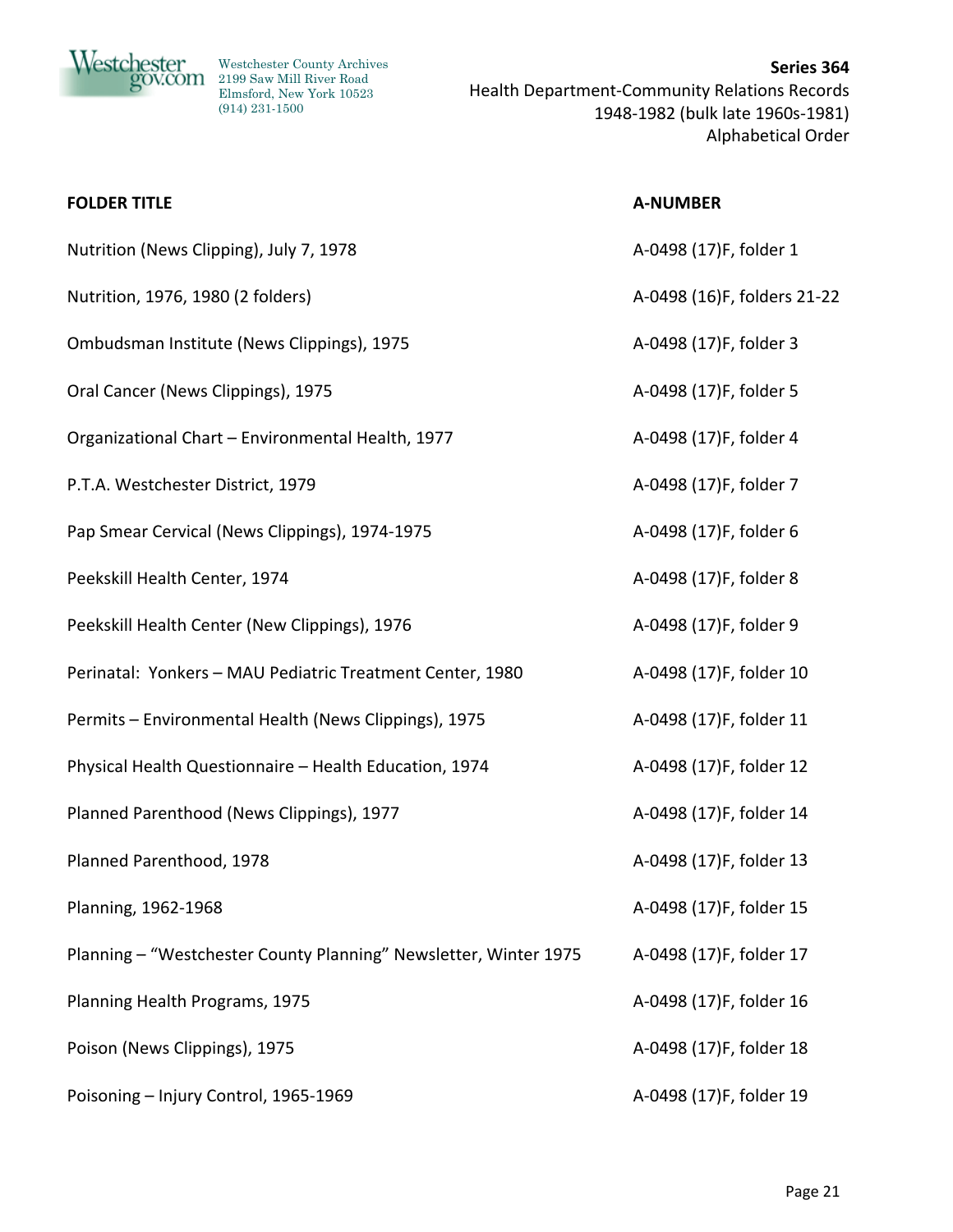

| <b>FOLDER TITLE</b>                                                                               | <b>A-NUMBER</b>           |
|---------------------------------------------------------------------------------------------------|---------------------------|
| Political: 1980 DelBello Withholds School Funds (News Clipping), Oct.<br>22, 1980                 | A-0498 (17)F, folder 20   |
| Pollution: Air, Lung, Water, 1978                                                                 | A-0498 (17)F, folder 21   |
| Population Attitudes Study, ca. 1970                                                              | A-0498 (17)F, folder 22   |
| Port Chester Health Fair - 5 Week "Reach Out for Better Living<br>Crusade", July 16-Aug. 19, 1970 | A-0498 (17)F, folder 23   |
| Poverty in Westchester (News Clipping), March 17, 1973                                            | A-0498 (17)F, folder 24   |
| Prenatal Project, 1968                                                                            | A-0498 (17)F, folder 25   |
| Prepared - Childbirth Classes - OBS Clinic [ca. 1970s]                                            | A-0498 (17)F, folder 26   |
| Preparing Registered Nurses for Expanded Roles, 1975                                              | A-0498 (17)F, folder 27   |
| Press Conference - New Health Code-Packet, Sept. 2, 1971                                          | A-0498 (17)F, folder 28   |
| Press Potential - 1981 Fuel Battle, 1981                                                          | A-0498 (17)F, folder 29   |
| Prevention Practitioner Project - Background Committee Development,<br>1975                       | A-0498 (18)F, folder 1    |
| Preventive Health (News Clippings), 1975                                                          | A-0498 (18)F, folder 2    |
| Preventive Pediatric Care/Medicaid Children News Releases, 1980                                   | A-0498 (26)L, folder 5    |
| Proclamation - Health Ed. Week, Feb. 22-28, 1981                                                  | A-0498 (18)F, folder 3    |
| Proclamation - Health Education Week - 2/21/82 - Stay Well<br>Celebration, 1982                   | A-0498 (26)L, folder 6    |
| Product Safety, 1976 (2 folders)                                                                  | A-0498 (18)F, folders 4-5 |
| Program Requests, 1980                                                                            | A-0498 (18)F, folder 6    |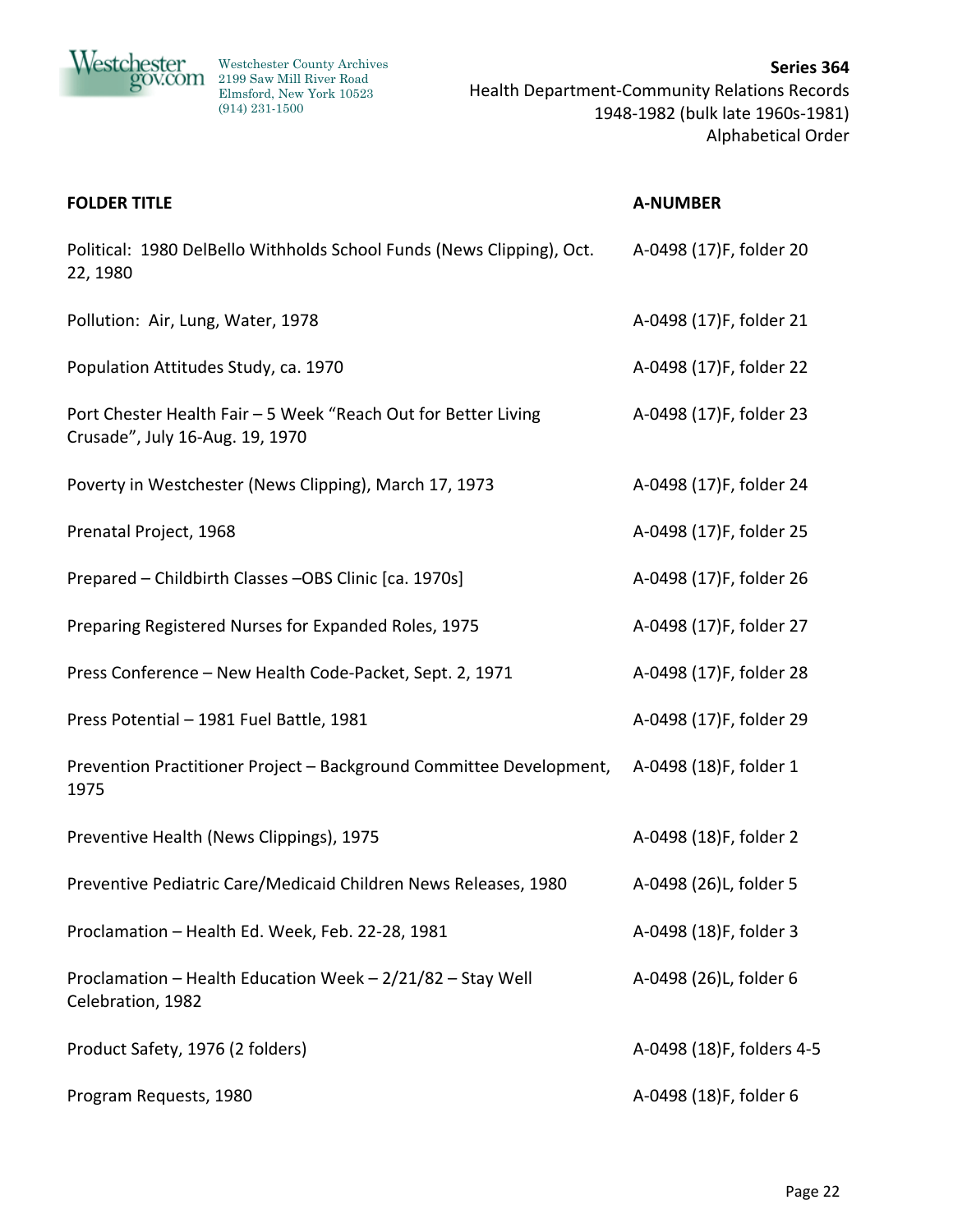

| <b>FOLDER TITLE</b>                                                                                                           | <b>A-NUMBER</b>         |
|-------------------------------------------------------------------------------------------------------------------------------|-------------------------|
| Programs - Available and Current - Program Lecture Records, 1977                                                              | A-0498 (18)F, folder 7  |
| Public Health Education Unit - N.Y.S. Health Dept., 1980                                                                      | A-0498 (18)F, folder 8  |
| Public Health Protection - Food Handler Background, 1972                                                                      | A-0498 (18)F, folder 9  |
| Public Information Activity - Guidelines for Westchester County, 1974                                                         | A-0498 (18)F, folder 10 |
| Public Relations - Vision Screening, 1974                                                                                     | A-0498 (18)F, folder 11 |
| Quarry Heights House - Environmental Health (News Clippings), 1975                                                            | A-0498 (18)F, folder 12 |
| Rabies Fact Sheet - Environmental Health, 1976                                                                                | A-0498 (18)F, folder 13 |
| Radiation in Gold Jewelry, Feb. 1981                                                                                          | A-0498 (18)F, folder 14 |
| Rats (News Clippings), 1977                                                                                                   | A-0498 (18)F, folder 15 |
| Regional Health Center (News Clippings), 1975                                                                                 | A-0498 (18)F, folder 16 |
| Requirements for Communicable Diseases Charts - New York State<br>Dept. of Health, 1970                                       | A-0498 (18)F, folder 17 |
| Research Reprints - Staff Members - Environmental Health, 1970                                                                | A-0498 (18)F, folder 18 |
| Retardation Check List, 1974                                                                                                  | A-0498 (18)F, folder 19 |
| Reye's Syndrome (News Clippings), 1977                                                                                        | A-0498 (18)F, folder 20 |
| Reyes Syndrome - Mild, 1980-81 (News Clippings)                                                                               | A-0498 (18)F, folder 21 |
| Rodent (News Clippings), 1975                                                                                                 | A-0498 (18)F, folder 22 |
| Rodent Control - Environmental Health, 1971                                                                                   | A-0498 (18)F, folder 23 |
| Ross Laboratories Pamphlets - Statement of Business Principles and<br>Code of Marketing Ethics for Developing Countries, 1977 | A-0498 (18)F, folder 24 |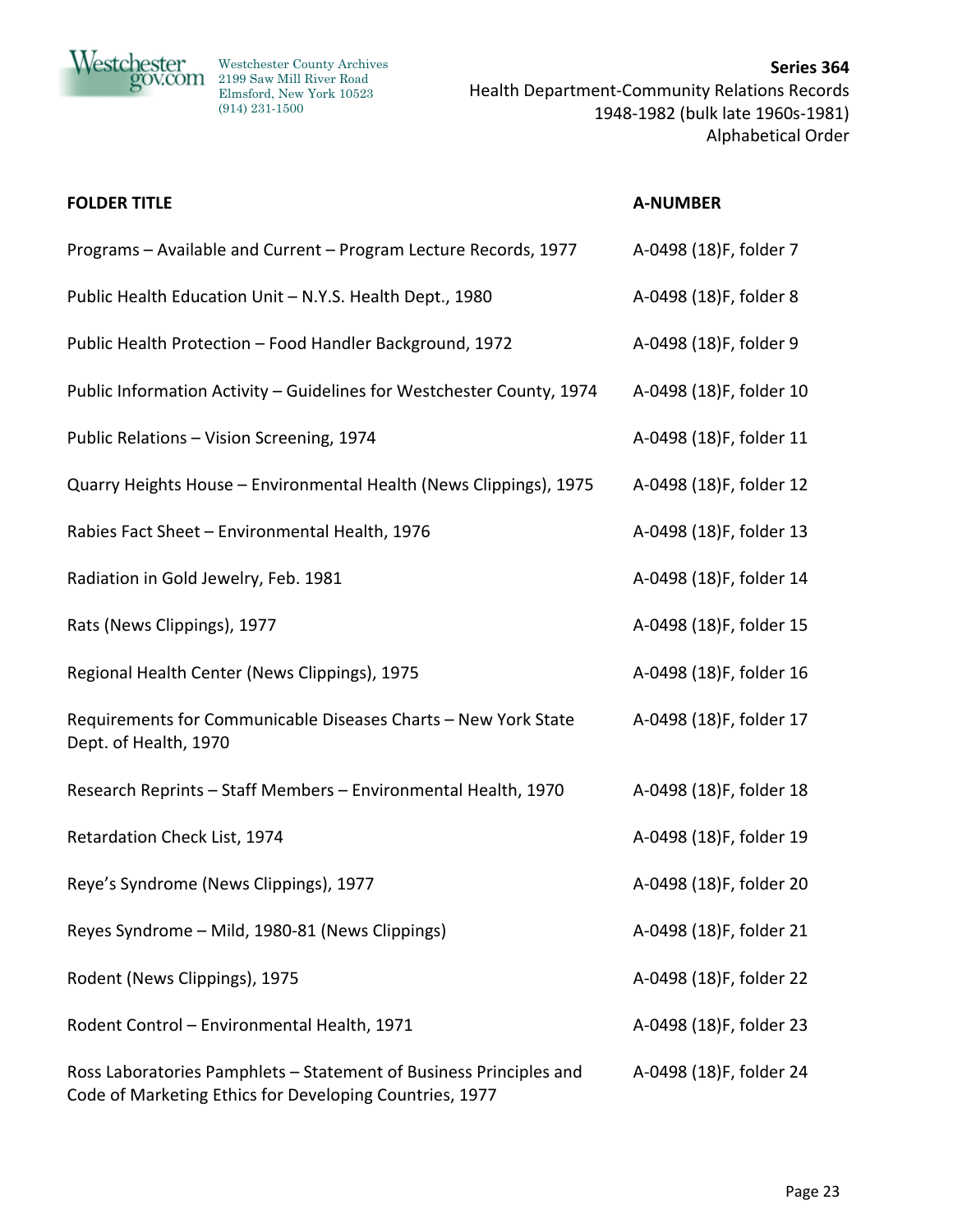

| <b>FOLDER TITLE</b>                                                                                                 | <b>A-NUMBER</b>           |
|---------------------------------------------------------------------------------------------------------------------|---------------------------|
| Sanitary Code - Amended, 1971                                                                                       | A-0498 (19)F, folder 1    |
| Saunders, Rev. Raymond Project - Five Week Health Fair, Port Chester<br>"Reach Out for Better Living Crusade", 1978 | A-0498 (19)F, folder 2    |
| Scarlet Fever (News Clippings), 1977                                                                                | A-0498 (19)F, folder 3    |
| Schedule for Westchester County Health Department - Correction<br>Department Inmates, 1981                          | A-0498 (19)F, folder 4    |
| School Costs - Fees (News Clippings), 1981                                                                          | A-0498 (19)F, folder 5    |
| Senior Citizens (News Clippings), 1974                                                                              | A-0498 (19)F, folder 6    |
| Senior Citizens Day, 1978 (2 folders)                                                                               | A-0498 (19)F, folders 7-8 |
| Seventh Day Adventist Health Fair, "Reach Out for Better Living<br>Crusade", Aug. 18, 1978                          | A-0498 (19)F, folder 9    |
| Sickle Cell, 1972                                                                                                   | A-0498 (19)F, folder 10   |
| Smallpox - New York Times News Clipping, Feb. 8, 1976                                                               | A-0498 (19)F, folder 11   |
| Smoking, 1971-1975                                                                                                  | A-0498 (19)F, folder 12   |
| Smoking (News Clippings), 1975                                                                                      | A-0498 (19)F, folder 13   |
| Smoking Ordinance, 1979                                                                                             | A-0498 (19)F, folder 14   |
| Solid Waste - Environmental Health, 1971                                                                            | A-0498 (26)L, folder 7    |
| State of New York 1979-80 Regular Sessions of Assembly, 1979                                                        | A-0498 (19)F, folder 15   |
| State, Regional - Names for Health Department Publications, ca. 1970                                                | A-0498 (19)F, folder 16   |
| Statewide Health Coordinating Council - Press Advisory, May 13, 1981                                                | A-0498 (19)F, folder 17   |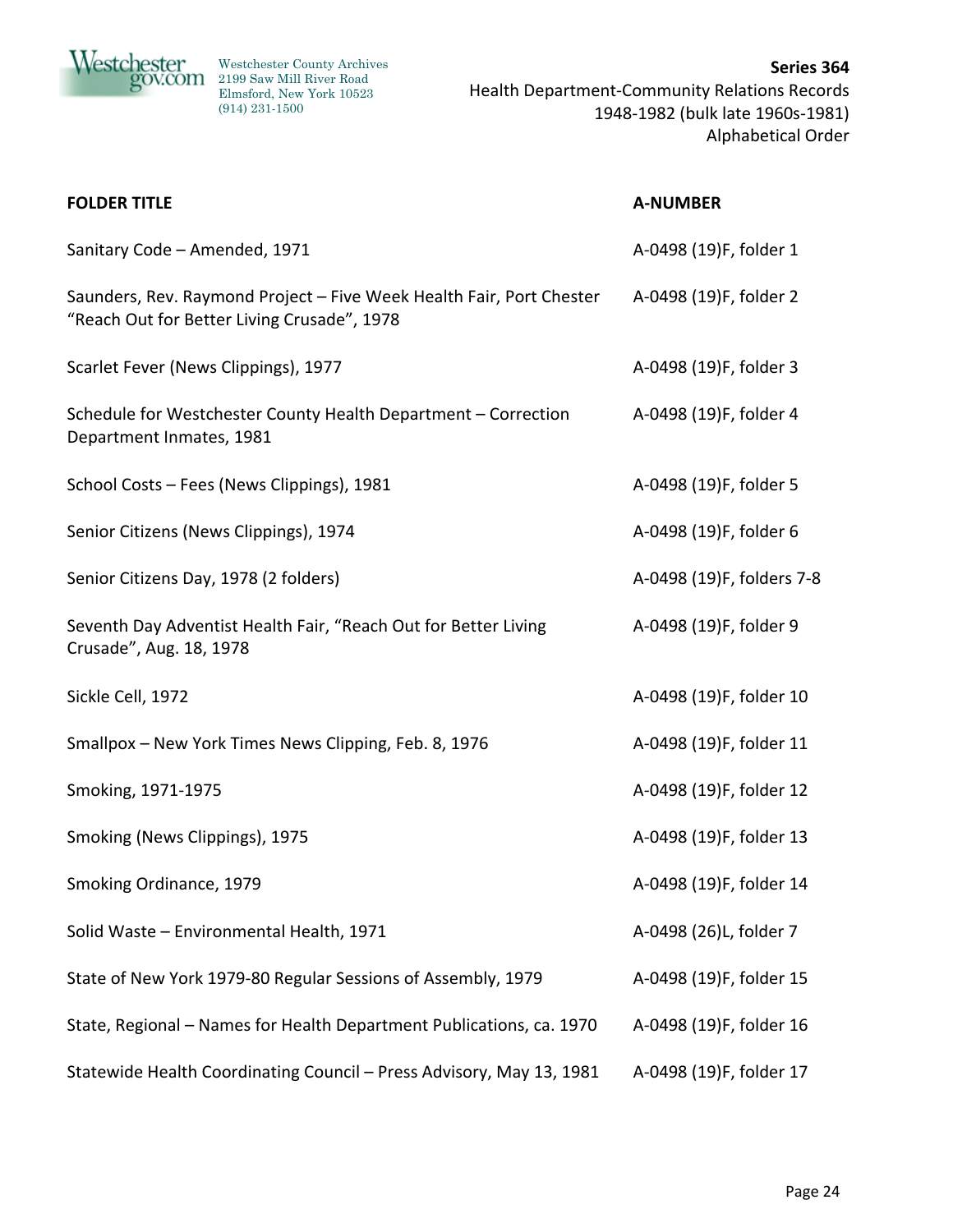

| <b>FOLDER TITLE</b>                                                                             | <b>A-NUMBER</b>             |
|-------------------------------------------------------------------------------------------------|-----------------------------|
| Subcommittee #3 - New York State Task Force Health Education, 1977<br>(2 folders)               | A-0498 (19)F, folders 18-19 |
| Suicide Watch (News Clipping), Dec. 8, 1974                                                     | A-0498 (19)F, folder 20     |
| Summer Field Students, 1978                                                                     | A-0498 (20)F, folder 1      |
| Swine Flu and Victoria Flu Vaccines, 1976-1978                                                  | A-0498 (26)L, folder 9      |
| Swine Flu Program, 1976                                                                         | A-0498 (20)F, folder 2      |
| Swine Flu Program - Background, 1976                                                            | A-0498 (26)L, folder 8      |
| "Teen-age Chastity Bill Approved by Senate", New York Times News<br>Clipping, June 25, 1981     | A-0498 (20)F, folder 3      |
| Teen Age Health - Pregnancy (News Clippings), 1974                                              | A-0498 (20)F, folder 4      |
| Teenage Sex (News Clipping), [ca. 1970]                                                         | A-0498 (20)F, folder 5      |
| Thermal Converter at Grasslands, 1974                                                           | A-0498 (20)F, folder 6      |
| Title X Funds, 1981                                                                             | A-0498 (20)F, folder 7      |
| Training File Memo, 1979                                                                        | A-0498 (20)F, folder 8      |
| Training Programs, 1977                                                                         | A-0498 (20)F, folder 9      |
| Trihalomethanes, 1979                                                                           | A-0498 (26)L, folder 10     |
| United Way (News Clipping), Oct. 18, 1974                                                       | A-0498 (20)F, folder 10     |
| United Way Campaigns, 1979-1980                                                                 | A-0498 (20)F, folder 11     |
| Update Materials Resource Folder, 1979                                                          | A-0498 (20)F, folder 12     |
| Update Monthly Government Newsletter - Westchester County, 1974-<br>1978, 1977-1980 (2 folders) | A-0498 (20)F, folders 13-14 |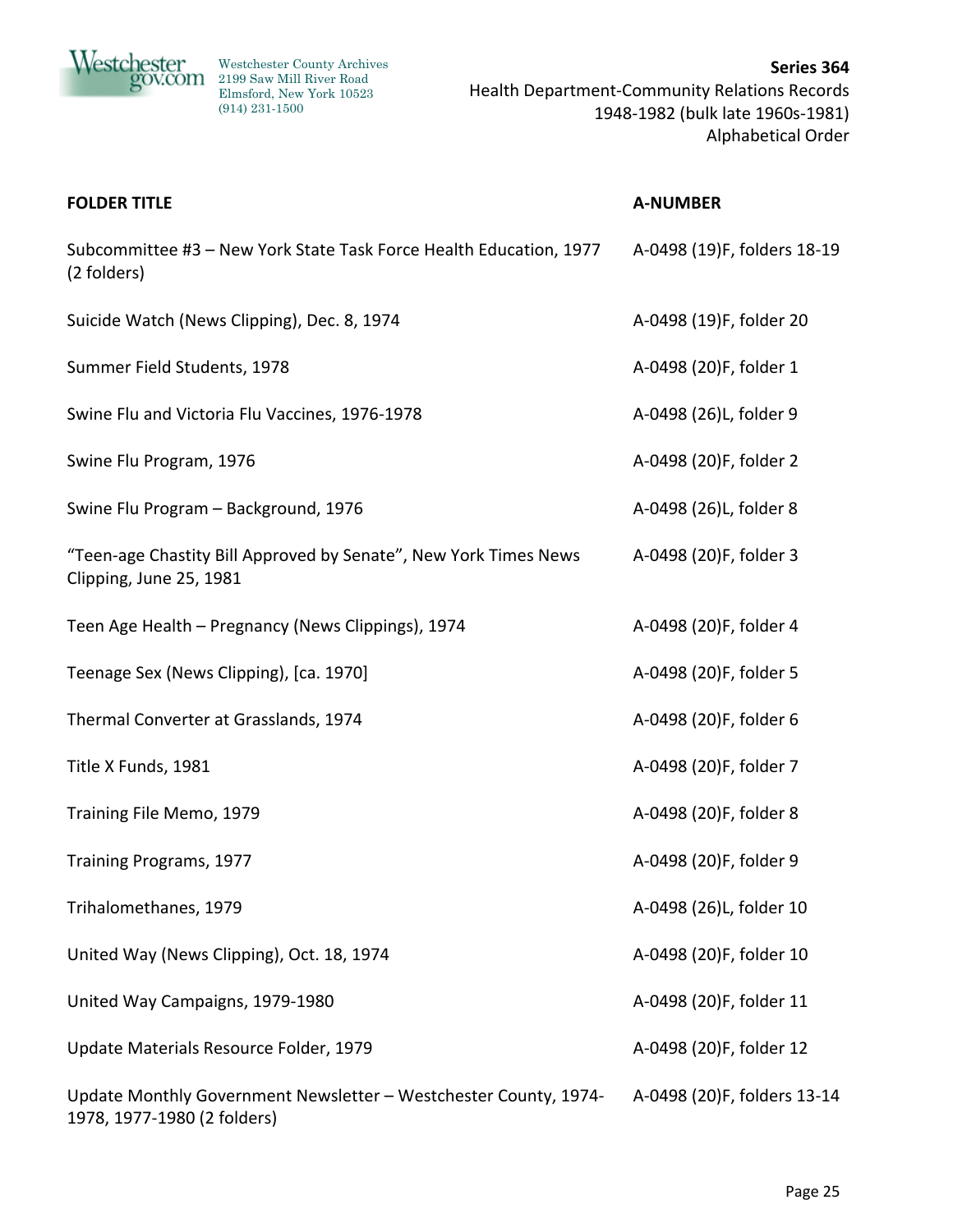

| <b>FOLDER TITLE</b>                                                                          | <b>A-NUMBER</b>         |
|----------------------------------------------------------------------------------------------|-------------------------|
| Use of County Vehicles, 1981                                                                 | A-0498 (20)F, folder 15 |
| Various Other Medical Literature - Harvard Letter, Maternal/Newborn<br>Adv., etc., 1978-1979 | A-0498 (20)F, folder 16 |
| Venereal Disease (News Clippings), 1976-1977                                                 | A-0498 (20)F, folder 17 |
| V.D. (Venereal Disease) Awareness Month, Oct. 1978                                           | A-0498 (20)F, folder 18 |
| V.D. (Venereal Disease) Materials, 1978                                                      | A-0498 (26)L, folder 11 |
| Visiting Nurse (News Clipping), Aug. 30, 1974                                                | A-0498 (20)F, folder 19 |
| Voluntary Health Agency Information, 1961-1967                                               | A-0498 (20)F, folder 20 |
| Volunteer Background, ca. 1970s                                                              | A-0498 (20)F, folder 21 |
| W.I.C. (Women, Infants, and Children) Program - Mount Vernon, 1974                           | A-0498 (21)F, folder 16 |
| Water, 1978                                                                                  | A-0498 (20)F, folder 22 |
| Water and Related Items (News Clippings), 1981                                               | A-0498 (26)L, folder 12 |
| Water Pollution (News Clippings), 1973                                                       | A-0498 (20)F, folder 23 |
| Water Quality - 208, 1980                                                                    | A-0498 (26)L, folder 13 |
| Water Safety-Injury Control, 1969                                                            | A-0498 (20)F, folder 24 |
| Westchester Coalition, 1973-1974                                                             | A-0498 (26)L, folder 14 |
| Westchester Community College - News, 1975                                                   | A-0498 (20)F, folder 25 |
| Westchester Community Service Council (News Clipping), 1974                                  | A-0498 (20)F, folder 26 |
| Westchester County, 1965-1975                                                                | A-0498 (26)L, folder 15 |
| Westchester County - Personnel Office, 1971-1975                                             | A-0498 (20)F, folder 30 |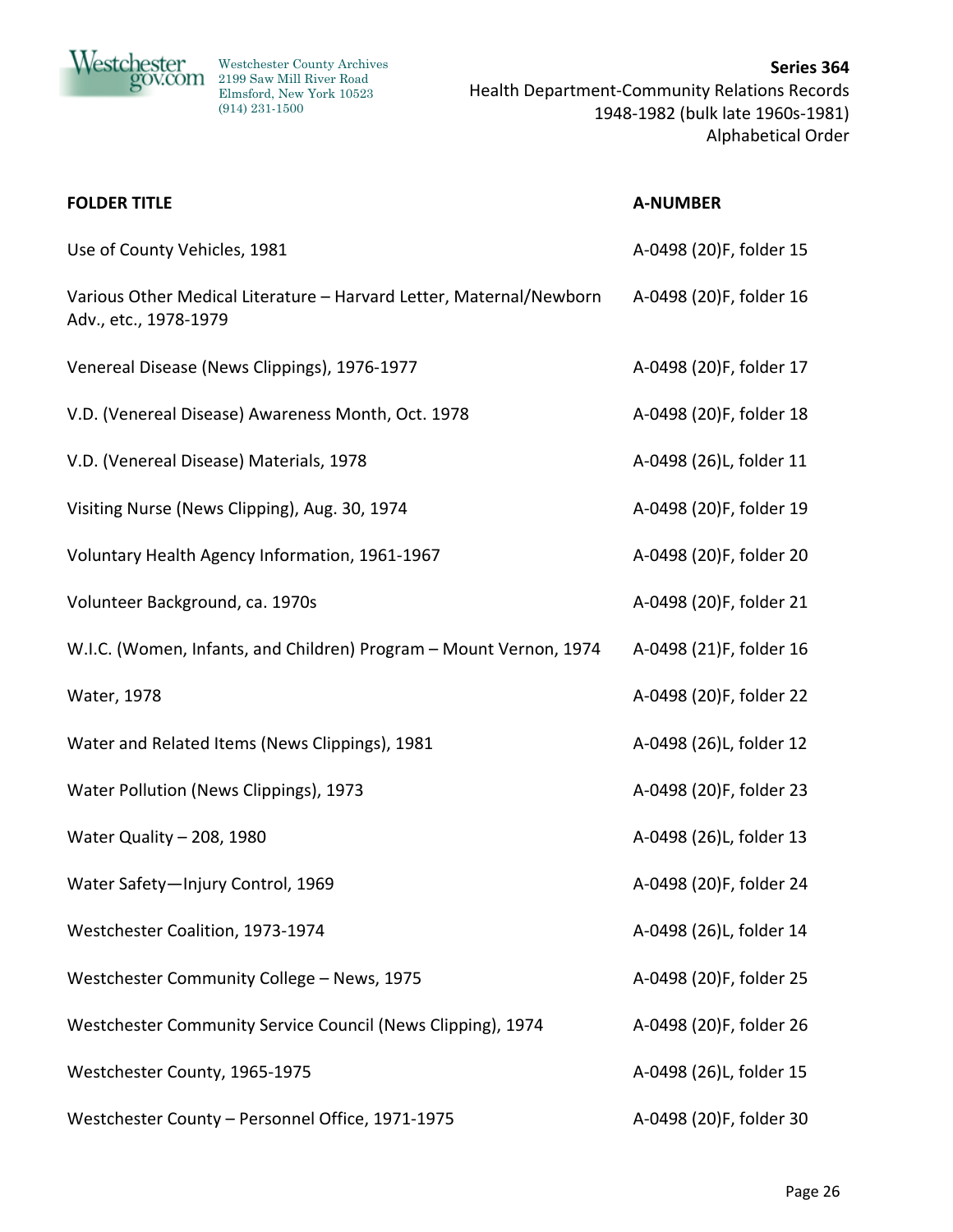

| <b>FOLDER TITLE</b>                                                            | <b>A-NUMBER</b>         |
|--------------------------------------------------------------------------------|-------------------------|
| Westchester County - Population, 1950-1975                                     | A-0498 (21)F, folder 1  |
| Westchester County - Specific Services Listing, [ca. 1960]                     | A-0498 (21)F, folder 2  |
| Westchester County Association, Inc. (News Clipping), Nov. 12, 1974            | A-0498 (20)F, folder 27 |
| Westchester County Environmental Advisory Council, 1972-1973                   | A-0498 (20)F, folder 28 |
| Westchester County Health Department - Departments and Services<br>Memos, 1980 | A-0498 (20)F, folder 29 |
| Westchester Employee Alcoholism Program, The, 1977                             | A-0498 (21)F, folder 3  |
| Westchester Library System, 1972-1977                                          | A-0498 (21)F, folder 4  |
| Westchester Medical Center (News Clippings), 1975                              | A-0498 (21)F, folder 5  |
| Westchester Medical Center Development Board, 1970-1976                        | A-0498 (21)F, folder 7  |
| Westchester Medical Center, Valhalla, 1978-1980                                | A-0498 (21)F, folder 6  |
| Westchester Regional Education Center, 1967-1969                               | A-0498 (21)F, folder 8  |
| White Plains - Specific Services Listing, ca. 1960                             | A-0498 (21)F, folder 13 |
| White Plains High School - Health Awareness Program, 1980                      | A-0498 (21)F, folder 10 |
| White Plains Hospital - OB/Gyn Clinic, 1980                                    | A-0498 (21)F, folder 11 |
| White Plains Incinerator Data, 1971-1972                                       | A-0498 (21)F, folder 12 |
| White Plains Study: Data, 1969-1970                                            | A-0498 (21)F, folder 14 |
| White Plains: Environmental Issues - News Releases, Drafts, 1978-1979          | A-0498 (21)F, folder 9  |
| WNEW-TV Metro Media 5, 1973                                                    | A-0498 (21)F, folder 15 |
| Women New York Bi-monthly Newsletters, 1978                                    | A-0498 (21)F, folder 17 |